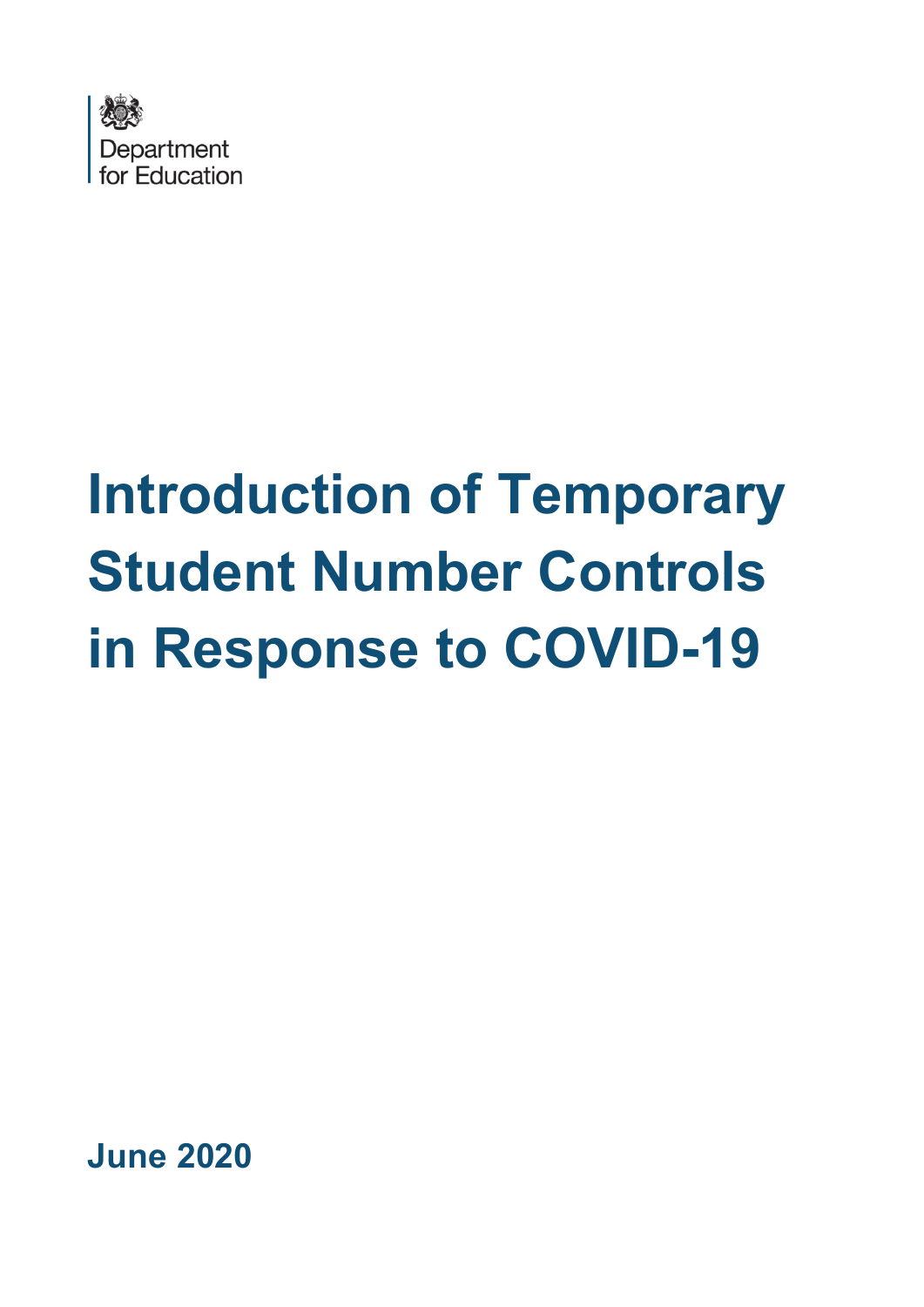# **Contents**

| Overview                                                                                                                                         | 4  |
|--------------------------------------------------------------------------------------------------------------------------------------------------|----|
| Scope of the Student Number Controls in academic year 2020/21                                                                                    | 6  |
| For providers in England                                                                                                                         | 6  |
| For institutions in the devolved administrations                                                                                                 | 7  |
| Student number control allocations                                                                                                               | 8  |
| Methodology for providers in England                                                                                                             | 8  |
| Base entrant number for 2019/20                                                                                                                  | 8  |
| Base growth rate                                                                                                                                 | 8  |
| 5% additional growth                                                                                                                             | 8  |
| Additional considerations                                                                                                                        | 9  |
| For institutions in the devolved administrations                                                                                                 | 9  |
| Base entrant number for 2019/20                                                                                                                  | 9  |
| Base growth rate                                                                                                                                 | 9  |
| 5% top up                                                                                                                                        | 9  |
| <b>Additional considerations</b>                                                                                                                 | 9  |
| Additional 10,000 places                                                                                                                         | 11 |
| Process for applications                                                                                                                         | 12 |
| Eligibility criteria                                                                                                                             | 12 |
| Assessment criteria                                                                                                                              | 13 |
| Providers/institutions                                                                                                                           | 13 |
| <b>Supporting Evidence</b>                                                                                                                       | 13 |
| Eligibility criteria – Nursing, Midwifery and Allied Healthcare Courses                                                                          | 14 |
| Monitoring of student number controls in 2020/21 and implementation of reduced fee<br>limits/tuition fee loan amounts for providers/institutions | 15 |
| For providers in England                                                                                                                         | 15 |
| For institutions in the devolved administrations                                                                                                 | 15 |
| <b>Annex A: Technical information</b>                                                                                                            | 17 |
| Data sources                                                                                                                                     | 17 |
| Higher Education Early Statistics Survey for 2019-20 (HESES19)                                                                                   | 17 |
| Annual Financial Return (AFR)                                                                                                                    | 17 |
| Student Loans Company (SLC) data                                                                                                                 | 18 |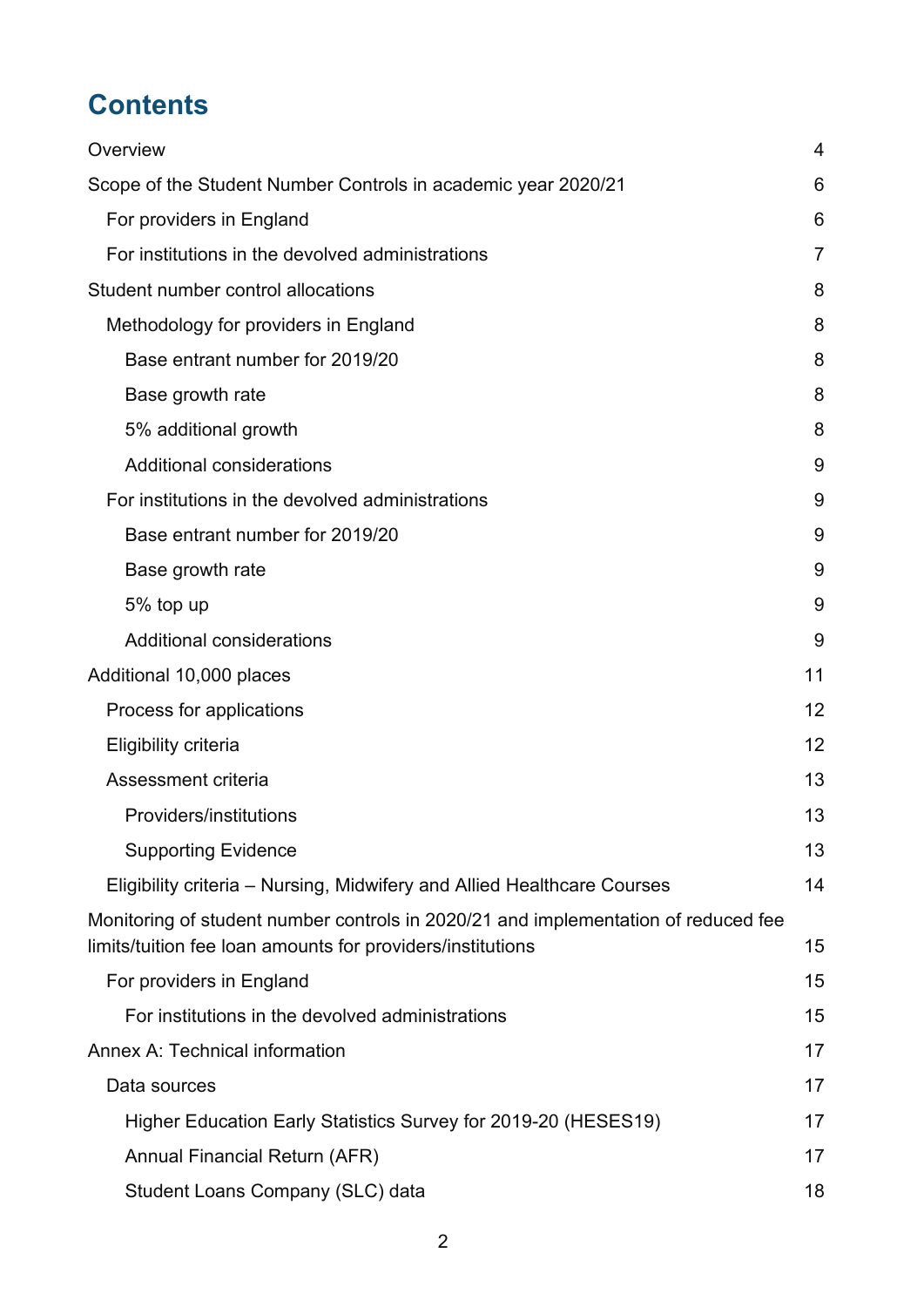| Calculating entrant forecasts and base growth rate in 2020/21 for English providers |    |
|-------------------------------------------------------------------------------------|----|
|                                                                                     | 19 |
| Additional 5,000 non-healthcare places                                              | 19 |
| Annex B: List of Eligible Subjects by HECOS Code                                    | 21 |
| Annex C                                                                             | 22 |
| Draft Higher Education (Fee Limits and Student Support) (England) (Coronavirus)     |    |
| Regulations $2020 -$ to be added shortly                                            | 22 |
| Annex D                                                                             | 23 |
| Explanatory memorandum to the draft Regulations – to be added shortly               | 23 |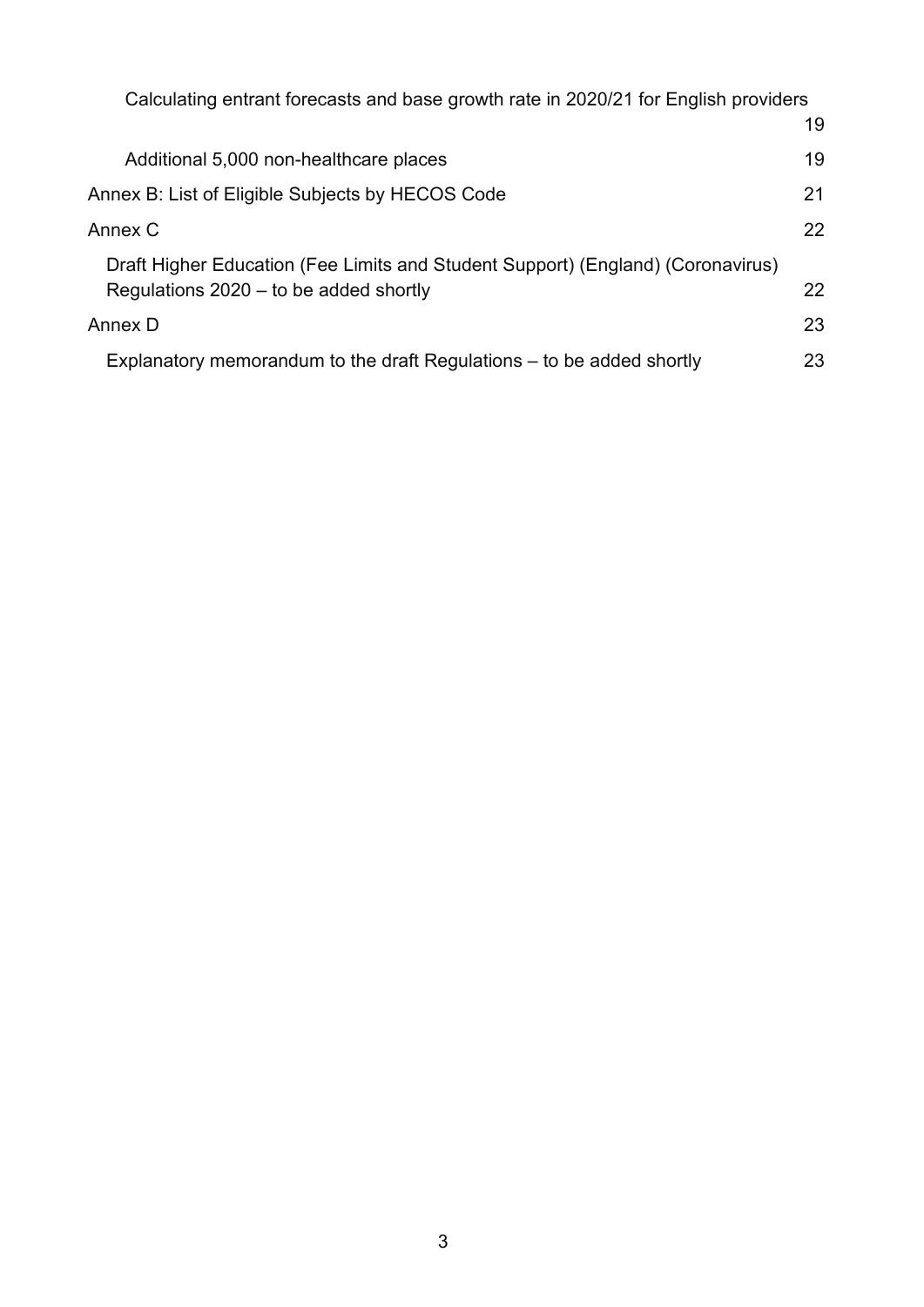## <span id="page-3-0"></span>**Overview**

1. The coronavirus outbreak has placed significant financial strain on the higher education (HE) sector. In order to mitigate the financial losses caused by potentially fewer students wishing to go to university in the next academic year, some HE providers adopted admissions practices, such as the mass use of unconditional offers, in order to recruit a greater share of domestic students than they had in previous years, leaving a much smaller pool of prospective students for other providers to draw from. This change in behaviour risked destabilising the admissions system and placed some providers at risk of significant financial strain, as well as potentially being to the detriment of students who may have been induced to accept an offer from a provider that is not best suited to their needs.

2. On 4 May 2020, the Secretary of State for Education announced a package of measures to stabilise university admissions and support the HE system in England, to continue to deliver for all students and the wider economy. This package included the introduction of temporary student number controls (SNCs) for academic year 2020/21.

3. The introduction of temporary SNCs aims to ensure a fair, structured distribution of students across providers and will play an essential role in the stabilisation of the admissions system and the financial sustainability of providers.

4. These temporary SNCs provide for English providers to recruit students up to a set level, based on 2019/20 numbers, provider forecasts, and with an allowance for additional growth of up to 5%. SNCs also apply in relation to England-domiciled students studying at institutions in the devolved administrations, again allowing for growth. The Secretary of State will also allocate up to an additional 10,000 places on top of the initial controls. Details of the scope of the controls, the underpinning methodology for calculating the controls and allocating the additional places are set out in this document. Providers will be notified of their exact SNC and any additional allocations through individual correspondence for reasons of confidentiality.

5. This measure aims to protect students, and allow students who want to go to university, and meet their entry requirements, to access HE while avoiding providers taking a recruitment approach which would go against the interests of students and the sector as a whole.

6. Where a provider has chosen not to abide by its SNC, it will have taken more than its fair share of taxpayer funding, and this imbalance should be redressed the following academic year. The Government has chosen to address this through the tuition fees and loans system as this is the place where the Government has the ability to control the flow of public funds to HE. We will lay draft Regulations - The Higher Education (fee Limits and Student Support) (England) (Coronavirus) Regulations 2020 – so that, if a provider exceeds its SNC, the sums available to the provider through the student finance system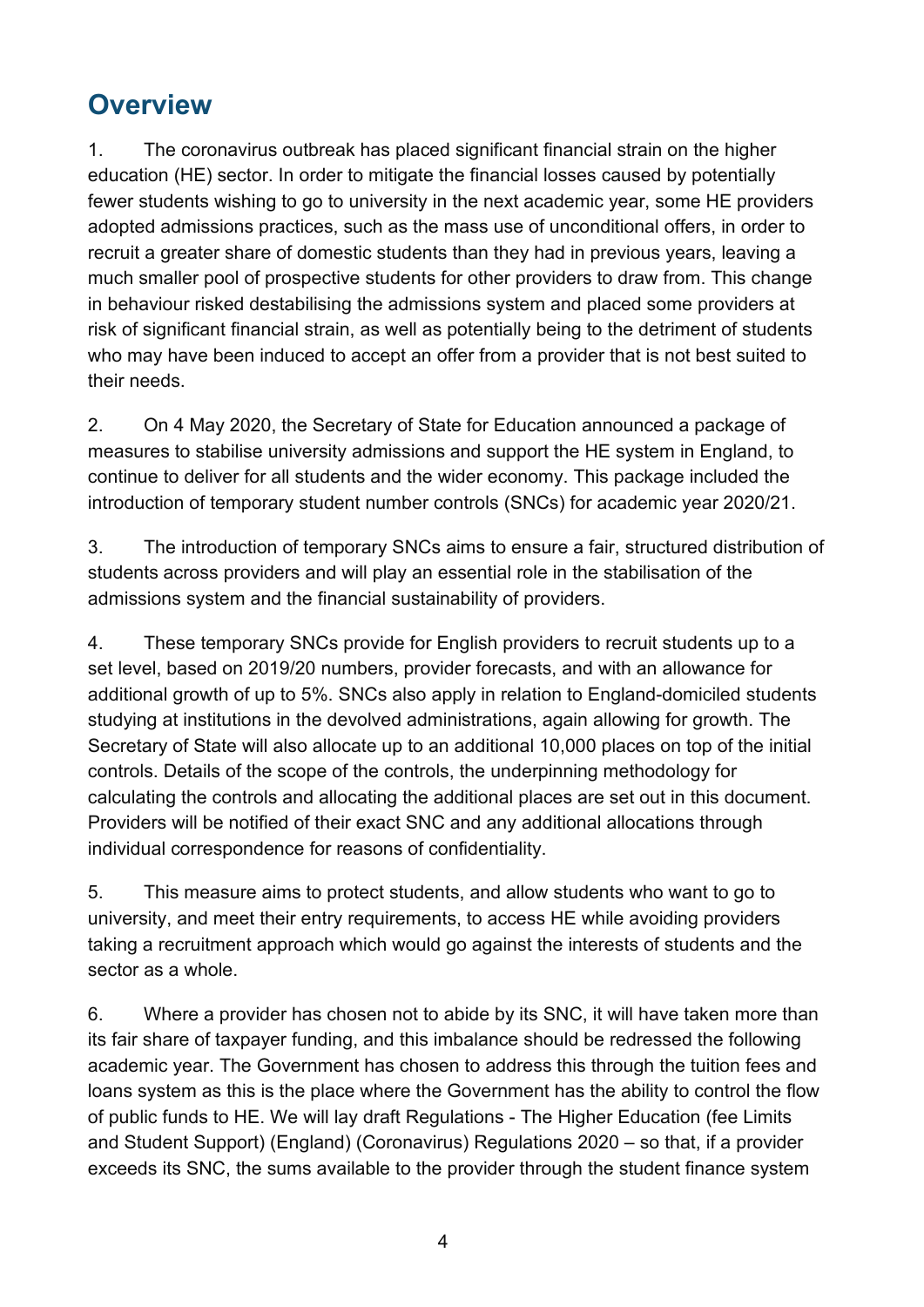in the subsequent academic year will be reduced. The draft Regulations can be found at Annex C, with the Explanatory Memorandum at Annex D.

7. This policy statement takes into account the fact that offers of places will have been made and accepted before the date of SNC notification and ensures that providers are not disadvantaged by virtue of those accepted offers.OverviewScope of the Student Number Controls in academic year 2020/21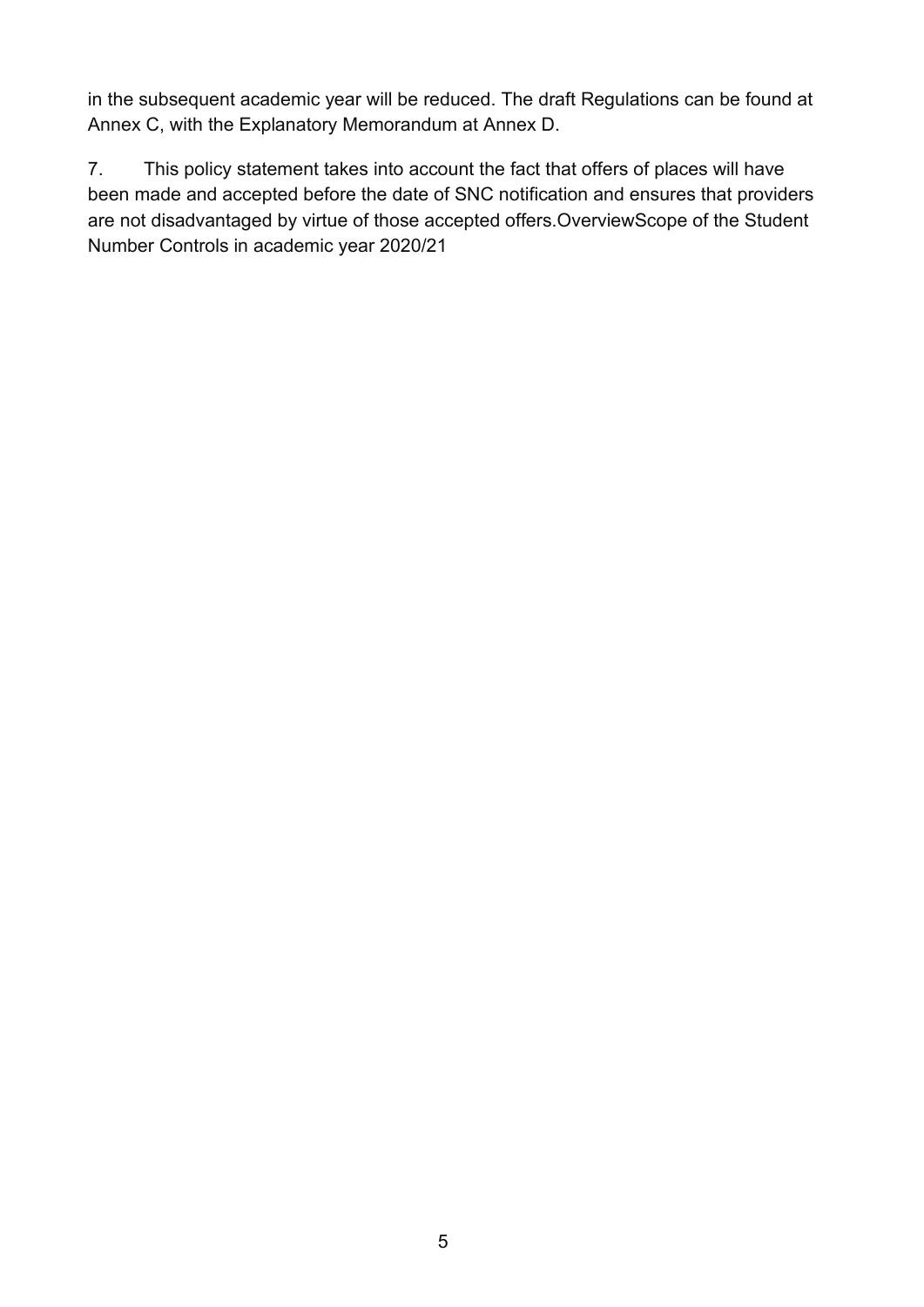## <span id="page-5-0"></span>**Scope of the Student Number Controls in academic year 2020/21**

## <span id="page-5-1"></span>**For providers in England**

- 8. The SNC applies to all students who are:
	- Studying at an approved (fee cap) provider. These are providers which are subject to a fee limit condition of registration by the Office for Students (OfS), the higher education regulator in England.
	- In full-time undergraduate study, including studying foundation years.
	- UK/EU domiciled entrants[1](#page-5-2) starting at higher education providers in an academic year commencing on or after 1 August 2020 and before 1 August 2021.
- 9. There are two exemptions to this policy:
	- Students taking A levels or equivalent level 3 qualifications in autumn 2020 students who opt to sit their A-levels in the autumn are not included in the control in order not to disadvantage students entering the system later than their peers.
	- New providers who are entering the market to recruit new undergraduate students in 2020/21 - new providers can enter the market as planned. There is insufficient information to calculate a control for these providers but their ability to significantly destabilise the market is limited. However, these providers should follow the fair admissions code of practice.
- 10. Part-time, postgraduate and international students are not included in the SNC.

11. If any provider has exceeded its control in terms of offers made and accepted on or before the notification date, there is provision to address this. In those circumstances, the level for the provider will be the higher of the SNC number notified to the provider or the number of students starting courses at the provider who received and accepted their offers before the notification date.

<span id="page-5-2"></span> $<sup>1</sup>$  For the purposes of SNCs, UK/EU domiciled students means (i) in relation to tuition fee limits, students</sup> falling within the Schedule to the Higher Education (Fee Limit Condition) (England) Regulations 2017, and (ii) in relation to tuition fee loan amounts, students falling within Schedule 1 to the Education (Student Support) Regulations 2011. References to international students are to students not falling within these Schedules.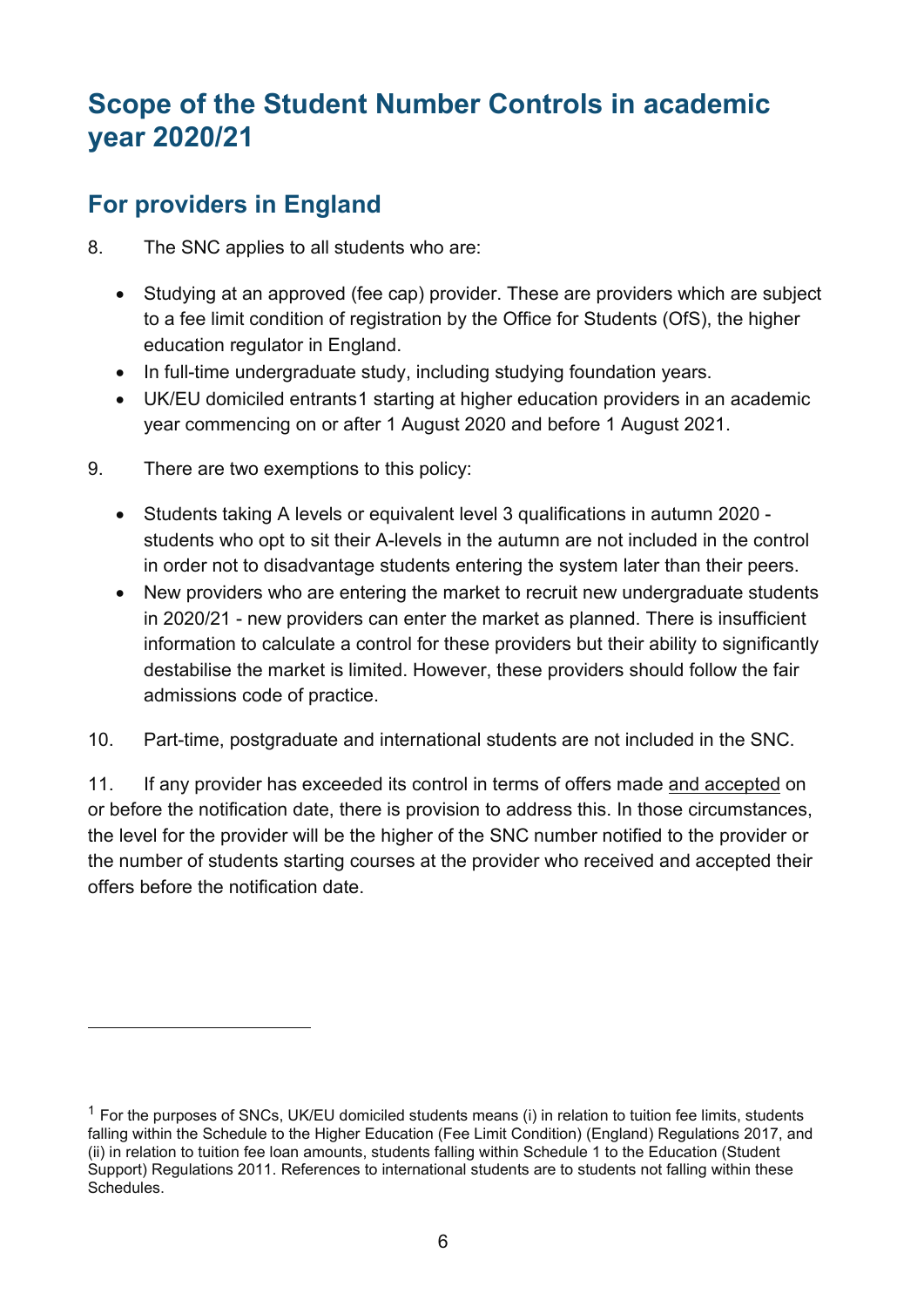## <span id="page-6-0"></span>**For institutions in the devolved administrations**

12. The SNC will apply to (and only to) all England-domiciled students, who have started full-time undergraduate study, including studying foundation years, and are in receipt of a tuition fee loan, paid by Student Finance England.

13. Part-time and postgraduate students are not included in the SNC.

14. If any institution has exceeded its control in terms of offers made and accepted on or before the notification date, there is provision to address this. In those circumstances, the level for the institution will be the higher of the SNC number notified to the institution or the number of students starting courses at the institution who received and accepted their offers before the notification date.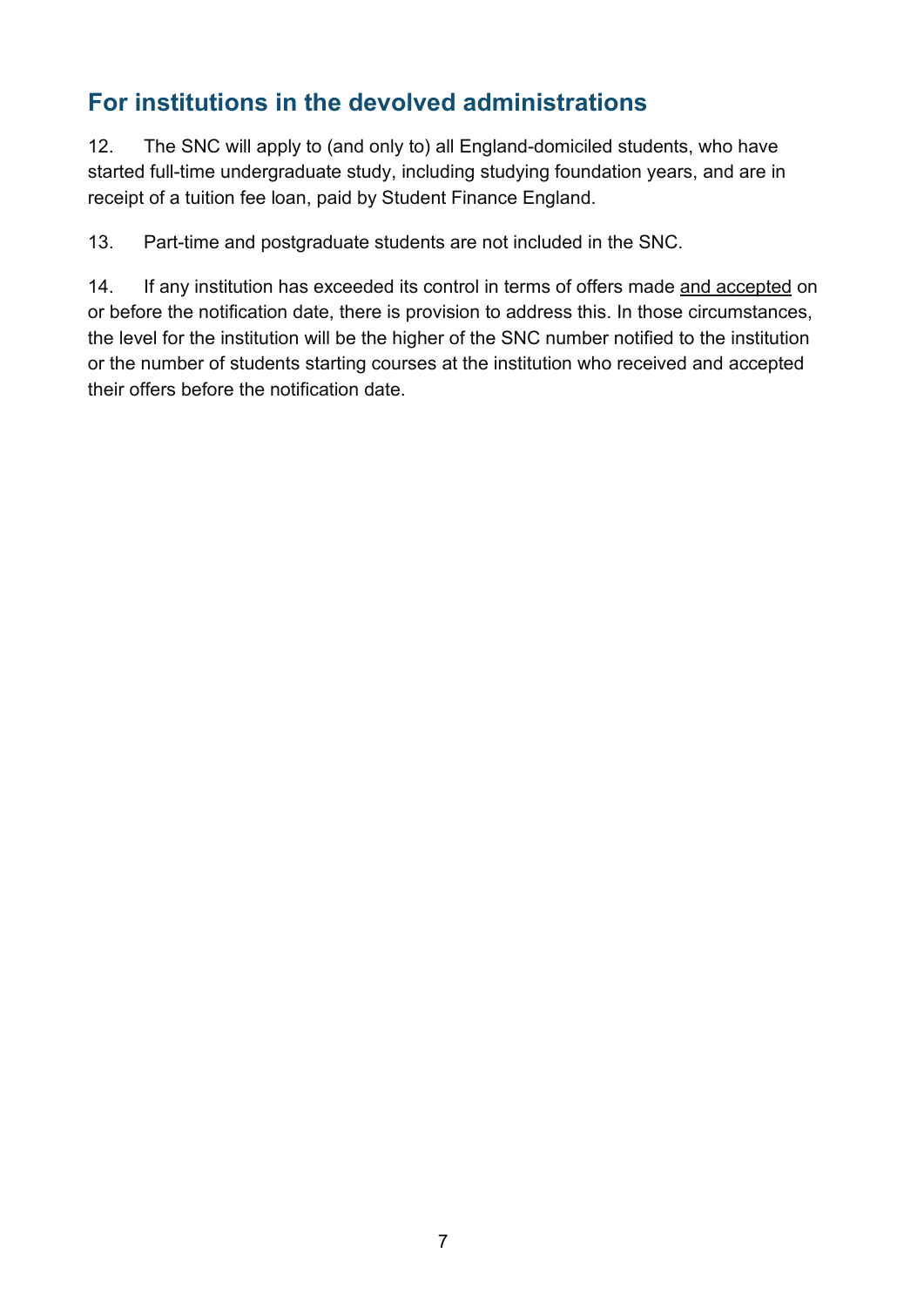## <span id="page-7-0"></span>**Student number control allocations**

## <span id="page-7-1"></span>**Methodology for providers in England**

15. The student number control for providers in England is calculated from base entrant numbers for 2019/20, applying a base growth rate based on provider forecast data and then allowing for an additional 5% growth.

#### <span id="page-7-2"></span>**Base entrant number for 2019/20**

16. The base entrant number is the number of full-time, UK/EU domiciled undergraduate entrants at approved (fee cap) providers obtained from the Higher Education Early Statistics Survey for 2019/20 (HESES19).

17. Approved (fee cap) providers submitted a HESES19 return to the OfS in December 2019 (November 2019 for further education colleges (FECs) and sixth form colleges (SFCs)). This return includes aggregate information on student numbers by domicile, mode and level of study in 2019/20. More detail on HESES is included in Annex A.

#### <span id="page-7-3"></span>**Base growth rate**

18. The base growth rate is derived from forecasts submitted by English providers to the OfS as part of their Annual Financial Return (AFR). These forecasts are based on enrolments rather than entrants. Following discussion with the OfS, the growth in the number of entrants for academic year 2020/21 has been estimated. See Annex A for details of how this has been calculated.

19. Not all providers have submitted ARF returns:

- FECs and SFCs delivering higher education: FECs and SFCs are primarily regulated by the Education and Skills Funding Agency (ESFA) and are not required to submit an AFR to the OfS.
- Some providers have not yet submitted their AFR. Providers are required to sign off their AFR within five months of their financial year end. Therefore, all providers with a year end of 31 July have signed off their return; however, there are a small number of providers with a financial year end after 31 July who are yet to finalise their returns.

20. For those providers who were not required to submit a forecast or who did not have a signed-off forecast by 4 May 2020, the average sector growth of 1.5% is applied. This average was obtained from approved (fee cap) providers with HESES19 data for full-time undergraduate UK and EU entrants who also submitted a forecast in the AFR.

#### <span id="page-7-4"></span>**5% additional growth**

21. All providers then have an additional 5% growth above their base growth rate.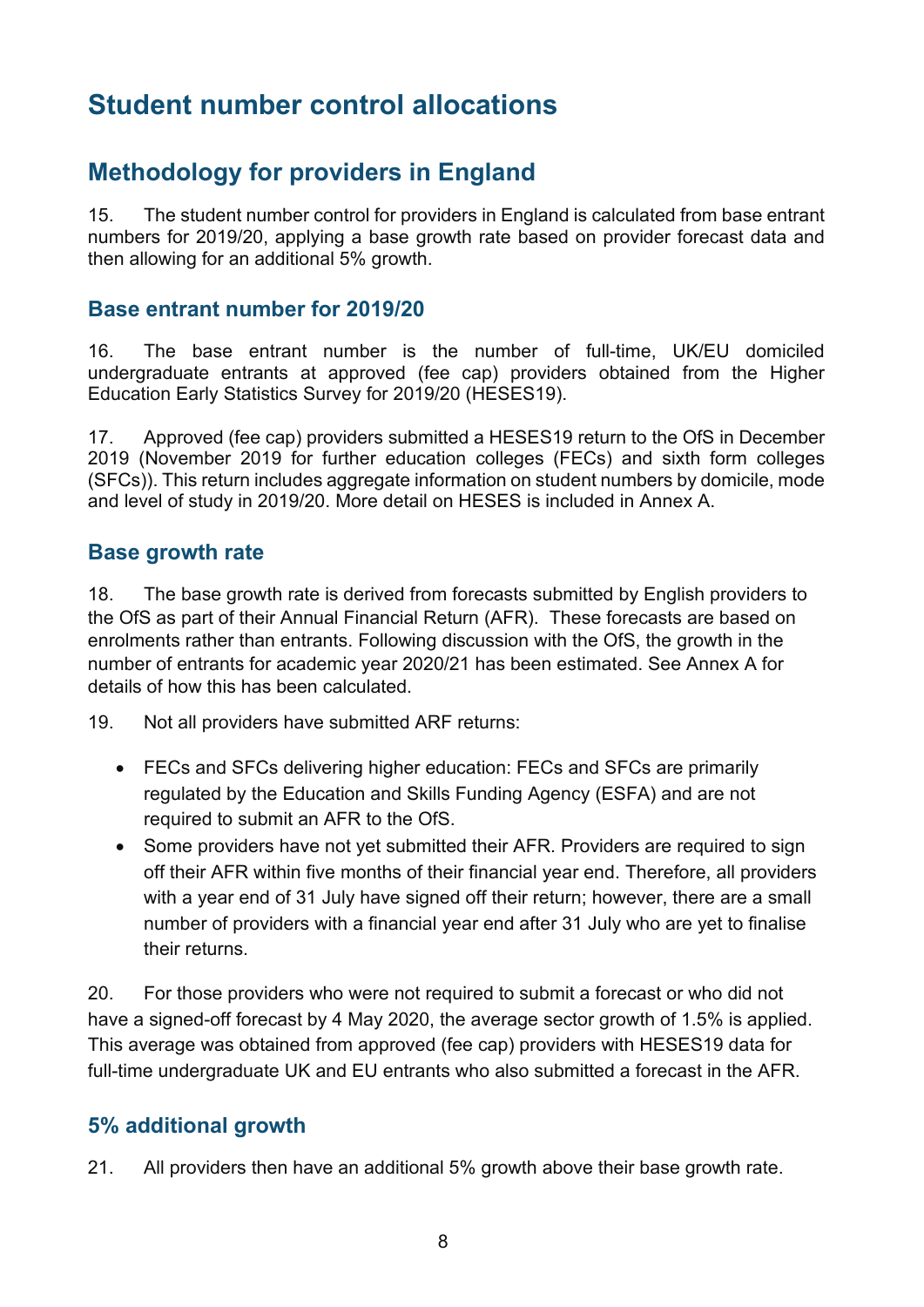## <span id="page-8-0"></span>**Additional considerations**

22. Some providers submitted forecasts which anticipated a reduction in student numbers, forecasting negative growth. For providers still forecasting negative growth (even after applying the 5% top-up to their forecast), their growth has been topped-up to 0%.

23. For providers with small base entrant numbers in academic year 2019/20, a floor of 10 students above the base entrant level has been introduced. This uplift will only be applied to those providers whose forecasts + 5% are above 0%. For the purposes of setting these temporary SNCs, this has been applied to providers that have 150 entrants or fewer, which means that for those providers, their SNC is either their forecast plus 5% above their base rate or ten students above their base rate, whichever is higher.

24. Providers' SNCs will be calculated according to a fixed methodology. If a provider believes there is a substantial error in the calculation of their control, they should raise this with DfE as soon as possible. Providers may be able to apply for additional places (see below).

## <span id="page-8-1"></span>**For institutions in the devolved administrations**

#### <span id="page-8-2"></span>**Base entrant number for 2019/20**

25. The number of full-time English domiciled undergraduate entrants in the devolved administrations in receipt of a tuition fee loan in 2019/20 is obtained from Student Loan Company (SLC) data. More detail on SLC data is included in Annex A.

#### <span id="page-8-3"></span>**Base growth rate**

26. The base growth rate is the average sector growth of 1.5% as covered in paragraph 20. This average was obtained from approved (fee cap) providers with HESES19 data for full-time undergraduate UK and EU entrants who also submitted a forecast in the AFR.

#### <span id="page-8-4"></span>**5% top up**

27. All institutions are then granted an additional 5% growth above their base growth rate.

## <span id="page-8-5"></span>**Additional considerations**

28. For institutions with small base entrant numbers in academic year 2019/20, a floor of 10 students above the base entrant level has been introduced. For the purposes of setting these temporary SNCs, this has been applied to institutions that have 150 entrants or fewer. This means that for institutions with 150 entrants or fewer, their SNC is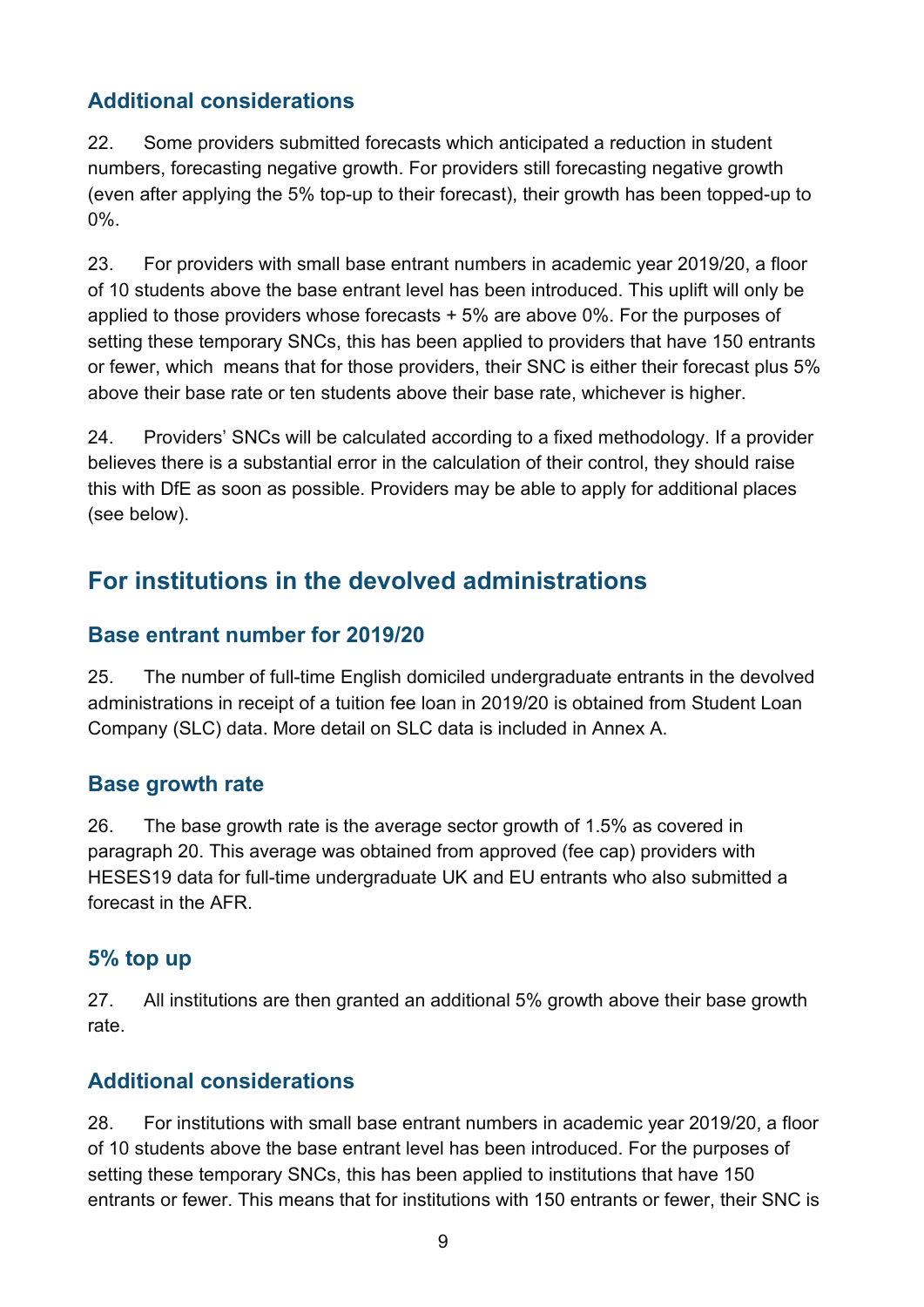either their forecast plus 5% above their base rate or ten students above their base rate, whichever is higher.

29. Institutions' SNCs will be calculated according to a fixed methodology. If an institution believes there is a substantial error in the calculation of their control, they should raise this with DfE as soon as possible. Institutions may be able to apply for additional places (see below).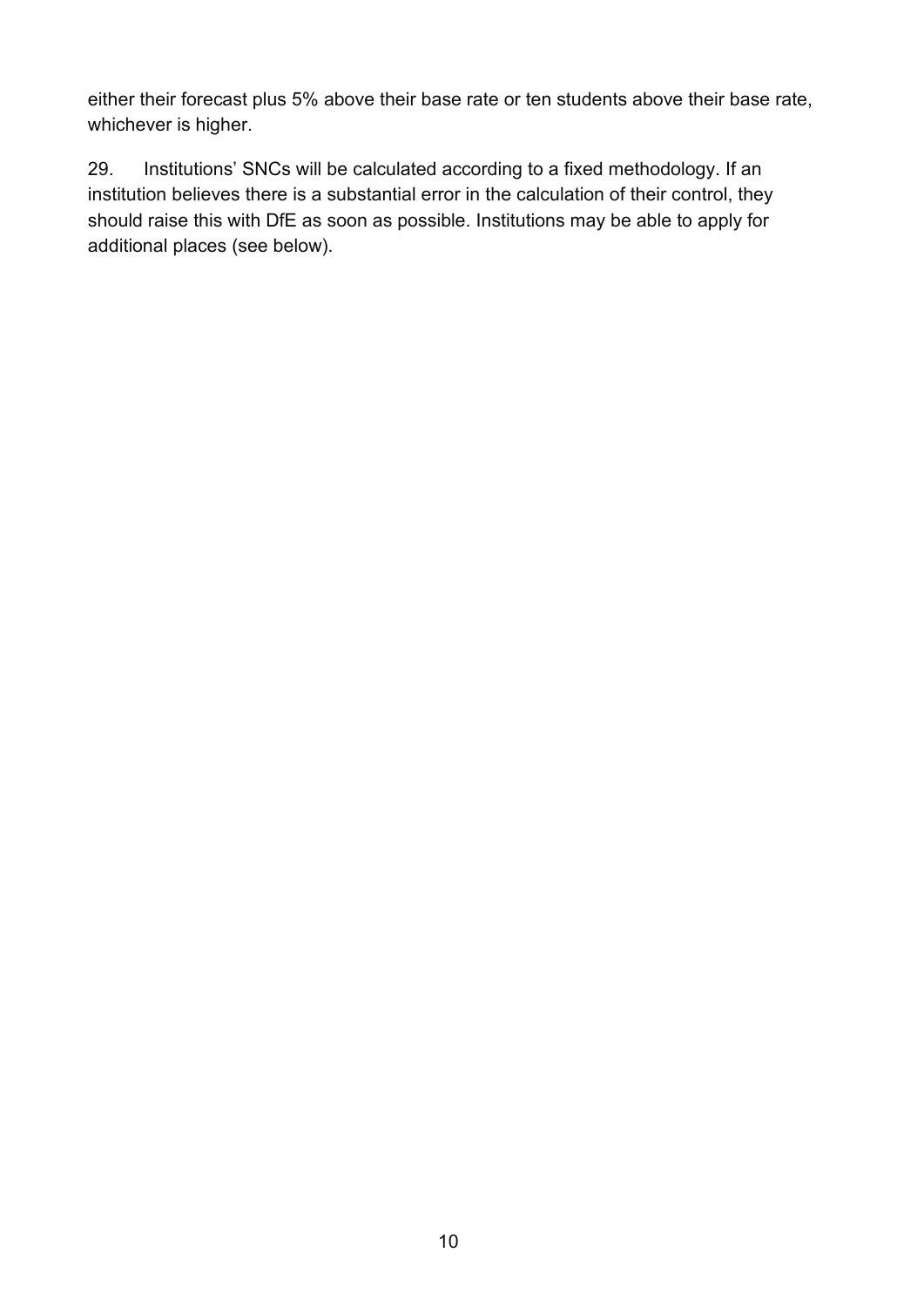# <span id="page-10-0"></span>**Additional 10,000 places**

30. Providers and institutions have the option to bid for additional places to be allocated by the Secretary of State within a fixed timescale for such bids, as set out below. These additional places are intended to support expansion in subjects of strategic importance, set out in paragraph 31, and specifically relating to the implementation of SNCs in academic year 2020/21. These places are not guaranteed, and no provider or institution should rely upon receiving additional places in their planning process.

31. There are 5,000 total places available for the following courses. An exact list of course names eligible under these headings can be found at Annex B:

- Architecture
- Biological sciences and biochemistry
- Chemistry
- Engineering
- Engineering geology; hydrogeology; geophysics; geology; and geochemistry
- Initial Teaching Training Undergraduate Courses (ITT)
- Mathematics
- Physics
- Social work
- Veterinary science

32. There are also 5,000 places available for healthcare courses, to continue to grow the provision of these vital public services.

#### 33. These include:

- Dental Hygiene/Dental Therapy
- Dietetics
- Midwifery
- Nursing
- Occupational therapy
- Operating department practitioner;
- Orthoptics
- Orthotics and prosthetics
- Physiotherapy
- Podiatry/chiropody
- Radiography (diagnostic and therapeutic)
- Speech and Language Therapy
- Paramedics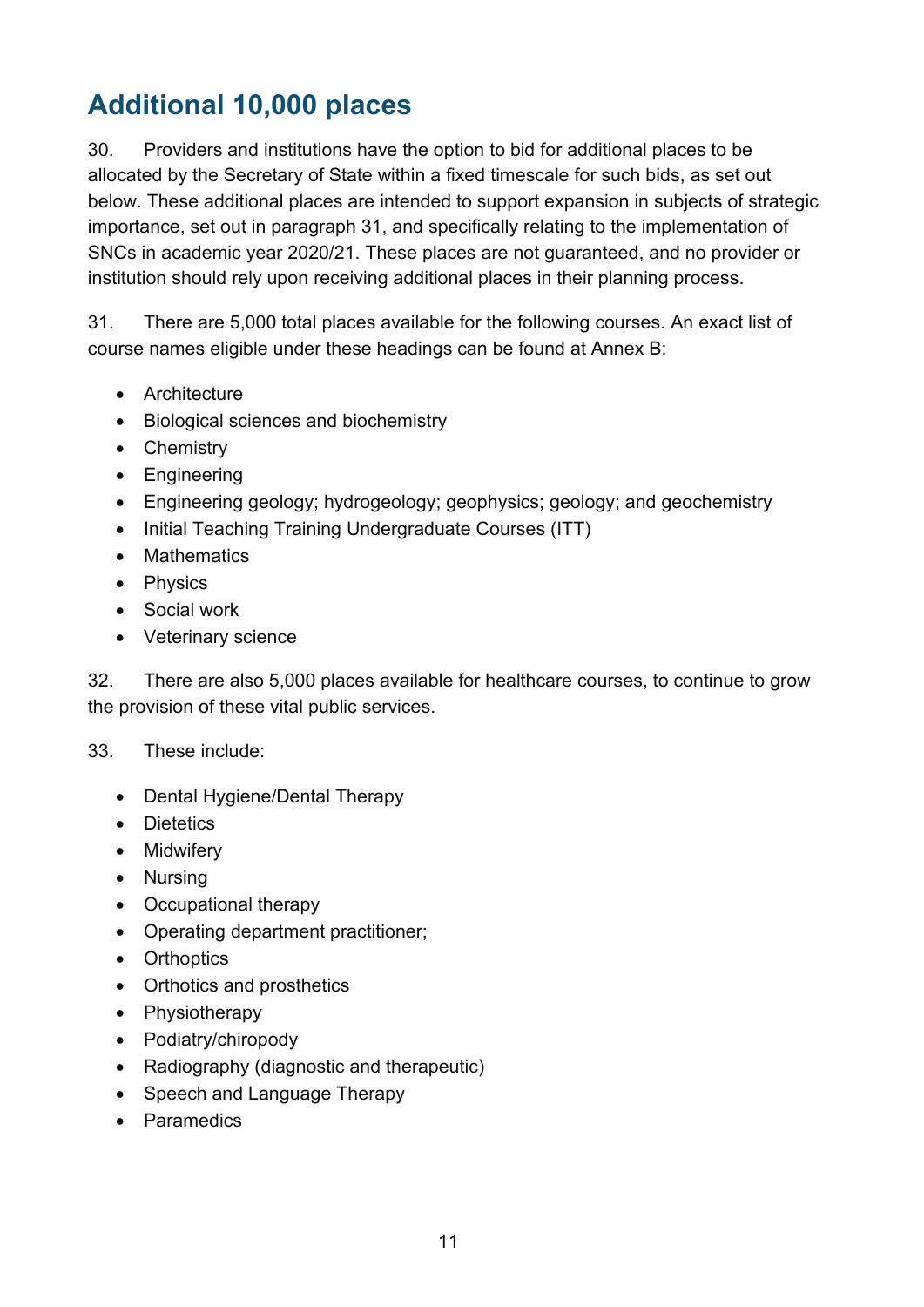## <span id="page-11-0"></span>**Process for applications**

34. Providers and institutions can apply for places across all levels of higher education provision, except for foundation years. They can make one application for places for Nursing, Midwifery and Allied Healthcare subjects, and one application for the other subjects, broken down by course.

35. There is no individual limit to bids for Nursing, Midwifery and Allied Healthcare subjects. Bids for other subjects should be for no more than 250 places for each application.

36. Eligible providers/institutions should apply from 18 June via the web portal following the guidance set out in their individual letters.

37. Where a provider has been allocated a cap for undergraduate ITT places which would take them in excess of their SNC, they should notify DfE of this so that the appropriate amount of places from the total 5,000 additional places can be allocated. The eligibility criteria listed below will not apply in the same way to ITT courses. Instead, providers should:

- Be registered in the approved (fee cap) category and subject to an SNC.
- Identify a cap of ITT places which has already been allocated.

## <span id="page-11-1"></span>**Eligibility criteria**

38. This does not apply to applications for ITT or Nursing, Midwifery and Allied Healthcare subjects.

39. To be eligible to make a bid, providers in England must:

- Be registered in the approved (fee cap) category
- Have a provider-level continuation rate 90% or higher (see Annex A)
- Have high skilled employment or further study rate of 75% or higher (see Annex A)
- Not be subject to any specific conditions of registration related to the following OfS conditions:
	- Condition B1: The provider must deliver well-designed courses that provide a high quality academic experience for all students and enable a student's achievement to be reliably assessed.
	- Condition B2: The provider must provide all students, from admission through to completion, with the support that they need to succeed in and benefit from higher education.
	- Condition B3: The provider must deliver successful outcomes for all of its students, which are recognised and valued by employers and/or enable further study.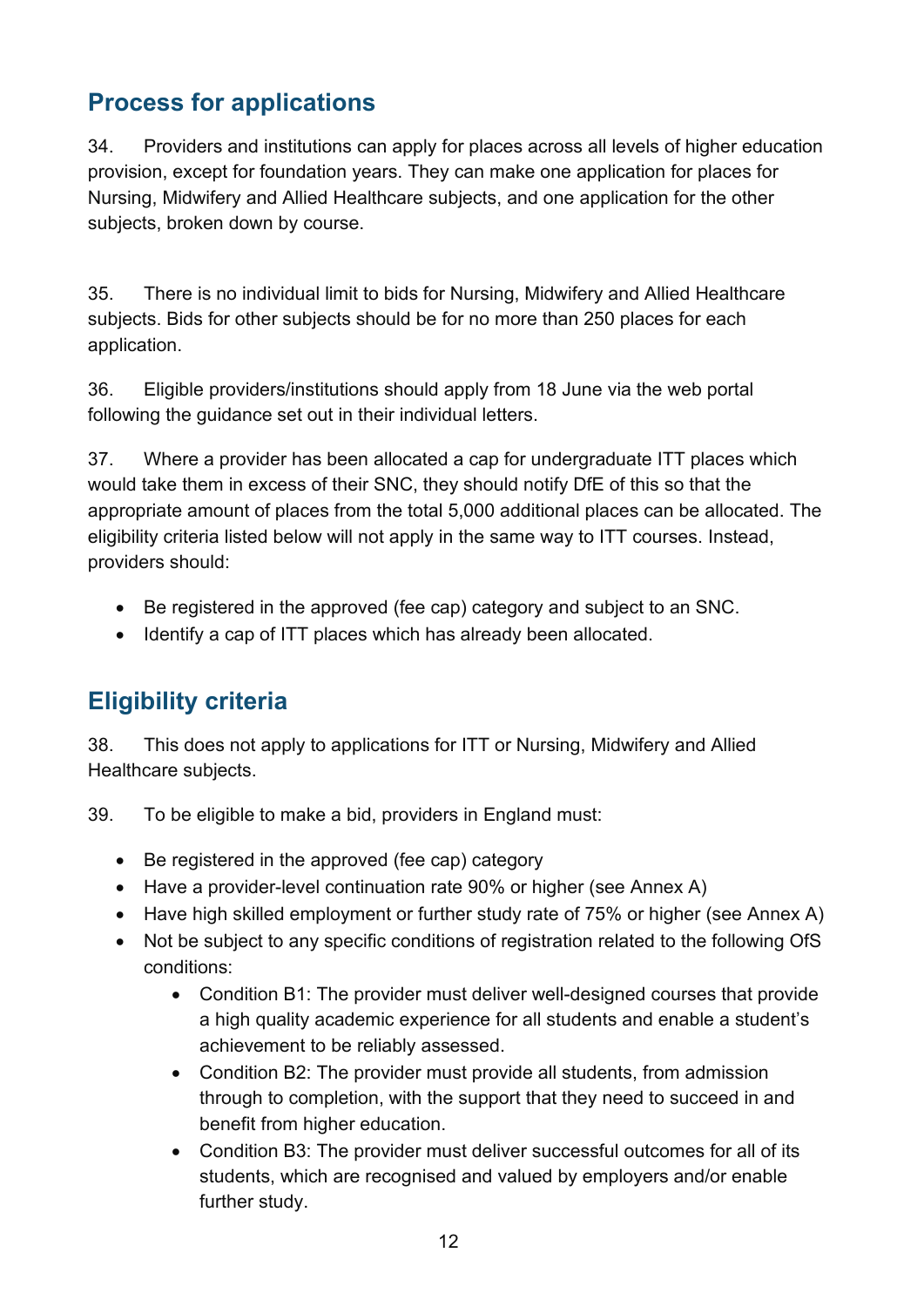- Condition B4: The provider must ensure that qualifications awarded to students hold their value at the point of qualification and over time, in line with sector recognised standards.
- Condition B5: The provider must deliver courses that meet the academic standards as they are described in the Framework for Higher Education Qualification (FHEQ) at Level 4 or higher.

40. Institutions in the devolved administrations may bid for the 5,000 places listed at paragraph 31 only. To be eligible to make a bid, institutions must have:

- An SNC allocation.
- An institution-level continuation rate 90% or higher (see Annex A).

## <span id="page-12-0"></span>**Assessment criteria**

## <span id="page-12-1"></span>**Providers/institutions**

41. Places to expand in the subjects above will be allocated to providers and institutions based on the following prioritised criteria (where applicable):

- Honouring place allocations already made to ITT providers (see paragraph 37)
- Highest rates of continuation and high skilled employment or further study (HSE/FS)
- For applications from providers in England, specialist providers (as identified by the OfS in relation to the HE Teaching Grant)

42. If the total number of places bid for by providers exceeds 5,000, we will prioritise allocations, taking into account both course and geographical factors. This may mean that where multiple providers/institutions apply from the same region or for the same courses, places may be divided between them.

## <span id="page-12-2"></span>**Supporting Evidence**

43. Successful bids must also be able to evidence that that there is sufficient capacity to support these students in their learning through appropriate facilities, infrastructure etc, and providers/institutions must submit a short narrative, maximum 500 words, to provide assurances on this point.

44. Applications should be signed off by the OfS Accountable Officer or equivalent at the provider/institution.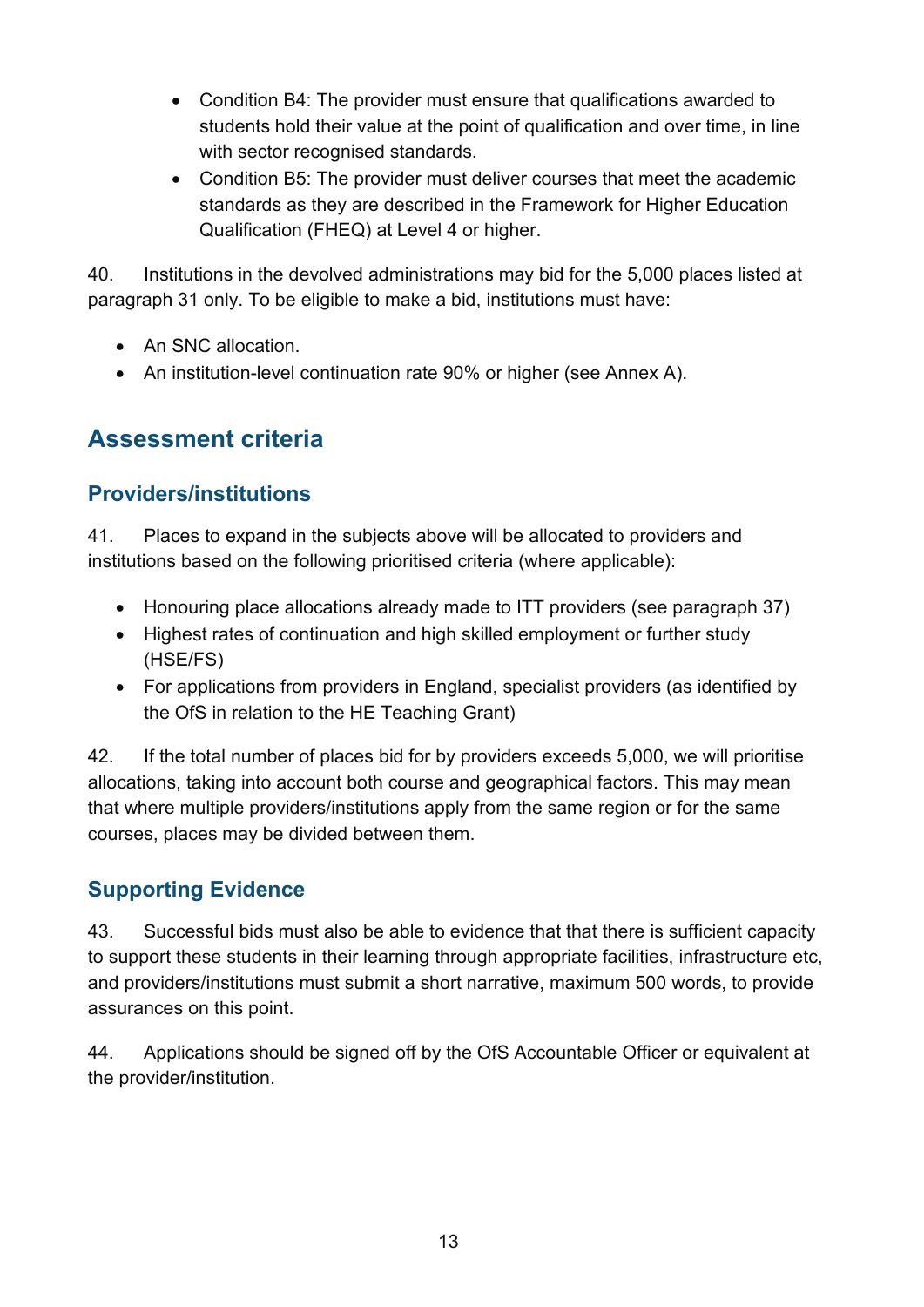## <span id="page-13-0"></span>**Eligibility criteria – Nursing, Midwifery and Allied Healthcare Courses**

45. Providers of one or more of the following pre-registration courses in England will be eligible to bid for the additional places from the healthcare ringfenced places:

- Dental Hygiene/Dental Therapy
- Dietetics
- Midwifery
- Nursing
- Occupational therapy
- Operating department practitioner
- Orthoptics
- Orthotics and prosthetics
- Physiotherapy
- Podiatry/chiropody
- Radiography (diagnostic and therapeutic)
- Speech and Language Therapy
- Paramedics

46. Providers should only submit a bid for additional healthcare places where they are able to demonstrate that have exhausted the places included in their original forecasts and an additional 5% (as set out paragraphs 15-24). Confirmation of these numbers will need to be submitted as part of the bid and should be broken down to course level.

47. Bids will also need to provide evidence that appropriate clinical placements capacity has been identified for both expansion of places onto existing courses or opening of new Nursing, Midwifery and Allied Healthcare courses. Providers must submit a short narrative, maximum 500 words, to provide assurances on this point.

48. Applications should be signed off by the OfS Accountable Officer or equivalent of the provider/institution.

49. Health Education England will work with the OfS to review all bids.

50. In the event that eligible bids exceed the 5,000 additional healthcare places available for 2020, the Government will make available further places to meet demand. In those circumstances, Health Education England will work with the Department of Health and Social Care and the OfS to allocate places based on planned workforce need, considering both course and geographical factors.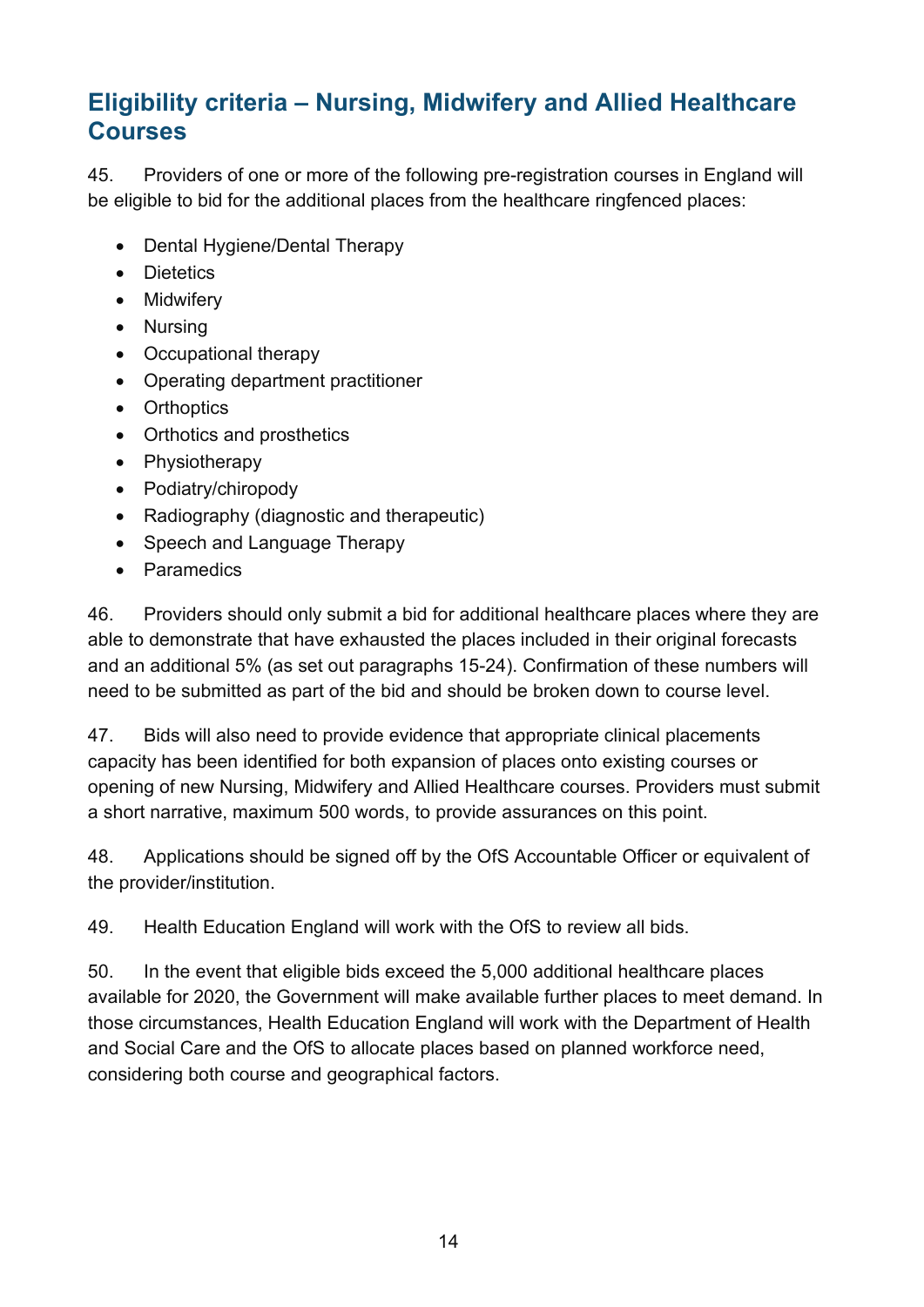## <span id="page-14-0"></span>**Monitoring of student number controls in 2020/21 and implementation of reduced fee limits/tuition fee loan amounts for providers/institutions**

51. In the circumstances where a provider has exceeded its SNC, the mechanism the Government has chosen to implement is to apply a reduced fee limit, redressing the imbalance caused by over-recruitment by reducing payments per student in the subsequent academic year, and therefore the total funding available to those providers.

## <span id="page-14-1"></span>**For providers in England**

52. DfE will monitor whether a provider has exceeded their SNC using the OfS' HESES data for 2020/21. Other data available such as from the Student Loans Company (SLC), Higher Education Statistics Agency (HESA) and Individualised Learner Record may be used to help with this assessment.

53. Where, according to the criteria set out in this document, an English provider has exceeded the SNC level notified to them, their fee limit for academic year 2021/22 will be reduced. This is set out in the draft Regulations included at Annex C.

54. Starting from the provider's existing fee limit, the following reductions will apply:

- For a provider going beyond their SNC by >0% to 6%, a 3% reduction in the fee limit
- For a provider going beyond their SNC by >6% to 12%, a 9% reduction in the fee limit
- For a provider going beyond their SNC by >12%, a 15% reduction in the fee limit

**55. These revised fee limits will apply to all students on full-time courses in all years enrolled at that provider for the duration of the academic year 2021/22. These would be limited to undergraduate courses, plus postgraduate ITT courses and postgraduate pre-registration healthcare and social work courses.**

## <span id="page-14-2"></span>**For institutions in the devolved administrations**

56. DfE will monitor whether an institution has exceeded their SNC using the number of full-time English domiciled undergraduate students at institutions in the devolved administrations, who have been paid a tuition fee loan in 2020/21, obtained from SLC data. For the purposes of monitoring the SNC, students qualify as having started their course once they are registered as in attendance by the provider.

57. Institutions in the devolved administrations will have a control on the number of English domiciled students deemed to be a fair share of recruitment, calculated in accordance with paragraphs 25-29. If an institution goes beyond their control on English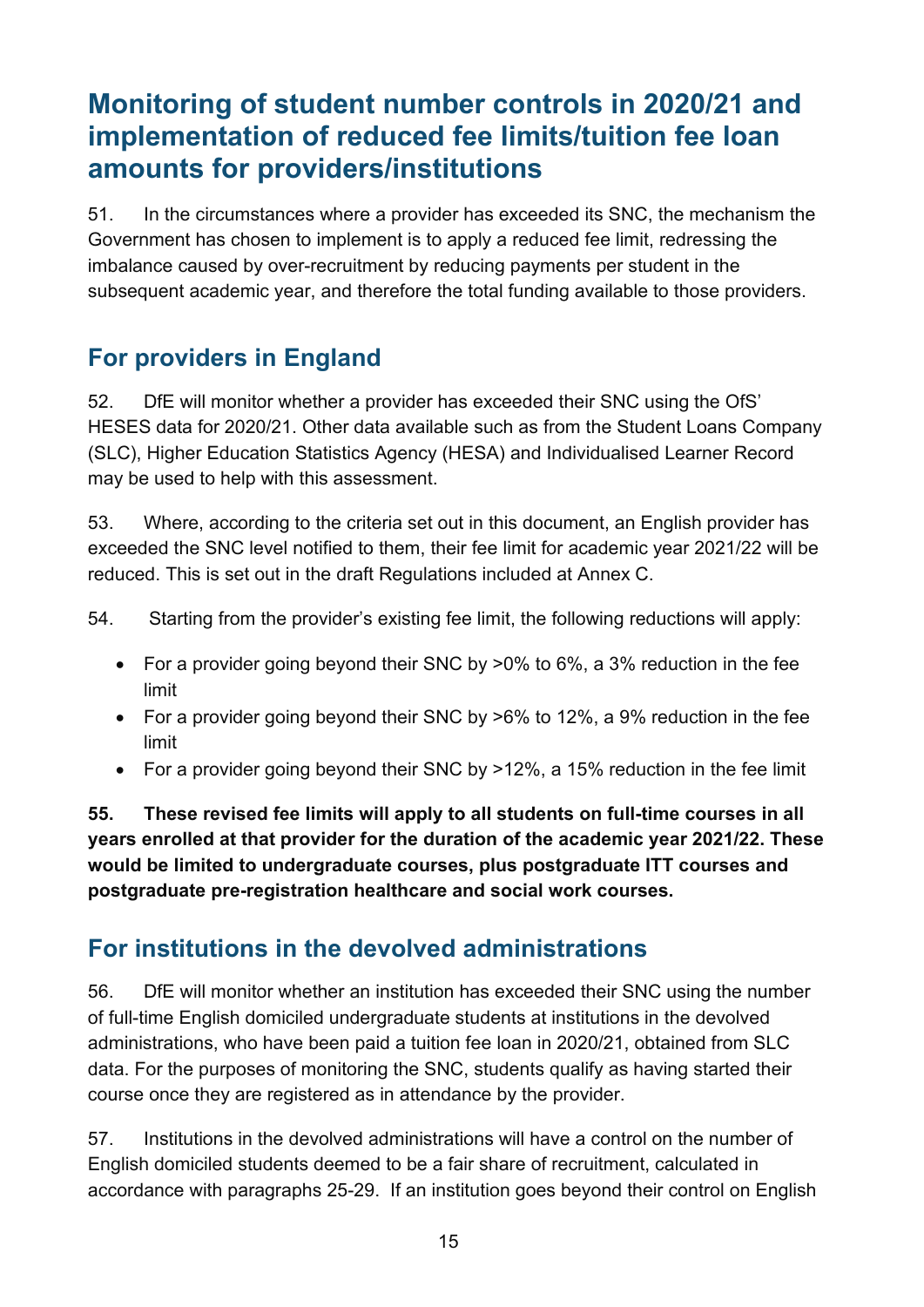domiciled students, then the maximum fee loan amount available to new entrant English domiciled students at the institution who start their studies in the 2021/22 academic year, for the duration of the 2021/22 academic year, will be reduced as follows, this is set out in the draft Regulations included at Annex C:

- For an institution going beyond their SNC by >0% to 6%, a 3% reduction in the loan amount
- For an institution going beyond their SNC by >6% to 12%, a 9% reduction in the loan amount
- For an institution going beyond their SNC by >12%, a 15% reduction in the loan amount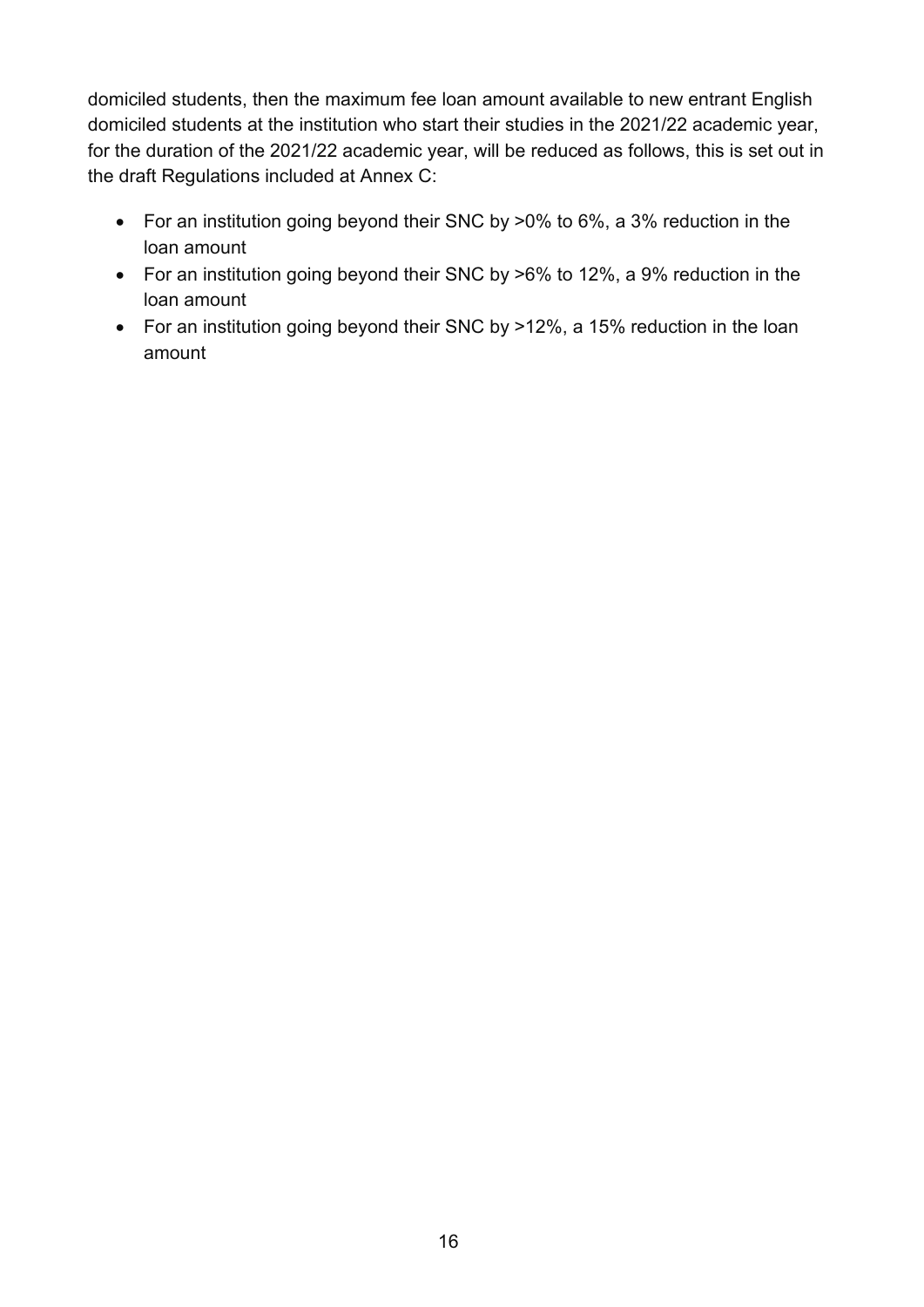## <span id="page-16-0"></span>**Annex A: Technical information**

## <span id="page-16-1"></span>**Data sources**

## <span id="page-16-2"></span>**Higher Education Early Statistics Survey for 2019-20 (HESES19)**

The HESES19 return was submitted directly to the OfS in November/December 2019 by providers registered (or who had applied to register) with the OfS in the approved (fee cap) category. It provides an early indication of the number of students starting higher education courses in 2019-20.

As part of this return, providers submit the number of entrants and total number of enrolments by country of domicile, mode and level of study on the HESES census date (November 2019 for FECs and SFCs and December 2019 for other providers) and the corresponding forecasts for the remainder of the academic year. This information is included in Table 5 of the return.

Further detail on the data submitted in the HESES19 return is available from the OfS HESES19 guidance document for providers available at:

<https://www.officeforstudents.org.uk/data-and-analysis/data-collection/heses/>

#### <span id="page-16-3"></span>**Annual Financial Return (AFR)**

The AFR was submitted directly to the OfS by providers registered (or who had applied to be registered) with the OfS in the approved or approved (fee cap) category. However, FECs or SFCs under the primary regulation of the Education and Skills Funding Agency (ESFA) are not required to submit an AFR to the OfS.

As part of their AFR, providers submit full-time equivalent (FTE) by country of domicile, mode and level of study for 'registered students' and 'forecast students to be registered' in 2019-20 (the current financial year or 'Year 3' of the return) and 2020-21 ('Year 4' of the return).

Registered students, at the time of preparing the return, have formally confirmed with the provider their intent to start their course, or are current or returning students part way through their courses. Providers would know who these students are and be able to identify them individually.

Forecast to be registered students, at the time of preparing the return, have not yet formally completed their registration or formally confirmed with the provider their intent to start their courses and are not part of provider's current cohort of students. These are students that providers expect to join, either through future applications or clearing.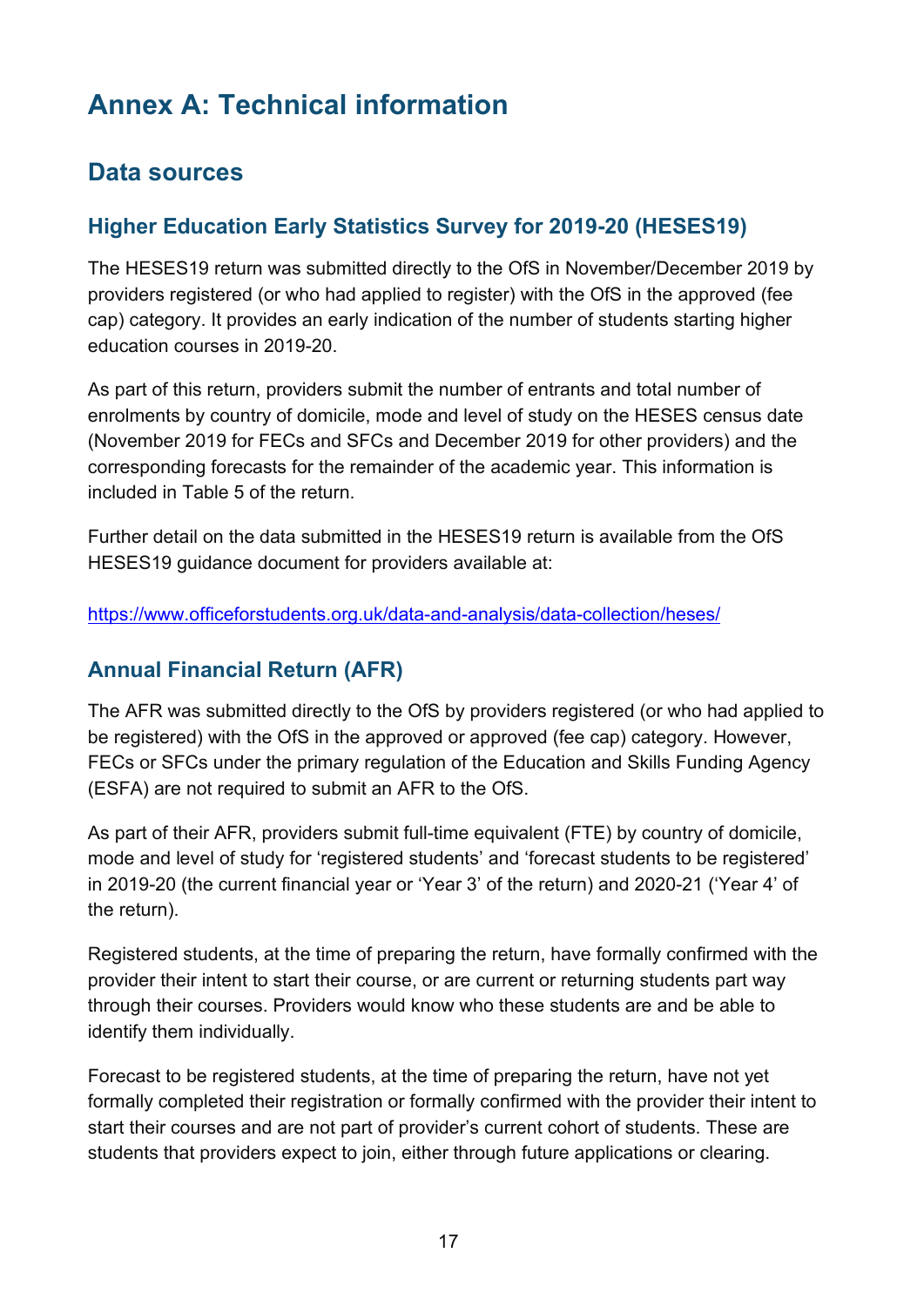The AFR must be submitted to the OfS within four months of the providers financial year end and signed off five months after the year end. Most providers have a financial year end of 31 July (aligned with the academic year) and have therefore signed off their return. However, a small number have a non-standard year end including some with year end of December 2019. Forecasts are only available for providers who had signed off their return to the OfS by 27 April 2020 (160 providers).

The information used for the calculations is included in Table 7 of the AFR. Further detail on the data submitted in this return is available from the OfS 'Guidance on completing the financial return workbook' at:

[https://www.officeforstudents.org.uk/publications/regulatory-advice-14-guidance-for](https://www.officeforstudents.org.uk/publications/regulatory-advice-14-guidance-for-providers-for-the-annual-financial-return/)[providers-for-the-annual-financial-return/](https://www.officeforstudents.org.uk/publications/regulatory-advice-14-guidance-for-providers-for-the-annual-financial-return/)

## <span id="page-17-0"></span>**Student Loans Company (SLC) data**

The SLC hold and have provided an extract of their administrative data on student loan applications broken down by provider, for the 2019/20 academic year. The specific coverage of the data requested are English domiciled full-time undergraduate entrants at Welsh, Scottish or Northern Irish institutions. When calculating SNCs we only consider those student loan borrowers in receipt of a tuition fee loan or who have been approved for a tuition fee loan, and we exclude applicants studying for a PGCE or healthcare postgraduate courses. For monitoring, we only consider those student loan borrowers in receipt of a tuition fee loan. As this data comes directly from SLC, we can calculate, with good certainty and for the coverage detailed above, 2019/20 student entrant numbers for each institution.

There are some limitations to consider:

- The 2019/20 academic year has not yet completed and students are able to apply for student finance up to nine months after they have started. For that reason, the student numbers derived now may be a slight underestimate for some institutions.
- the SLC data will only include institutions where at least one student who attends an institution has taken out a tuition fee loan. For this reason, the list of institutions is unlikely to be an exhaustive list of those institutions which have English domiciled students. This limitation is also heightened as SNCs are restricted to those students taking out a tuition fee loan. There will be instances in which a student may take out a different loan product instead (e.g. maintenance loan, disabled student allowance). The data will not include these entrants.
- SLC's definition of new entrant is dependent on whether the student has previously received funding at a given course level. The data may therefore contain small numbers of continuing students who have self-funded in previous years. For this reason, the student numbers derived may be a slight overestimate for some institutions.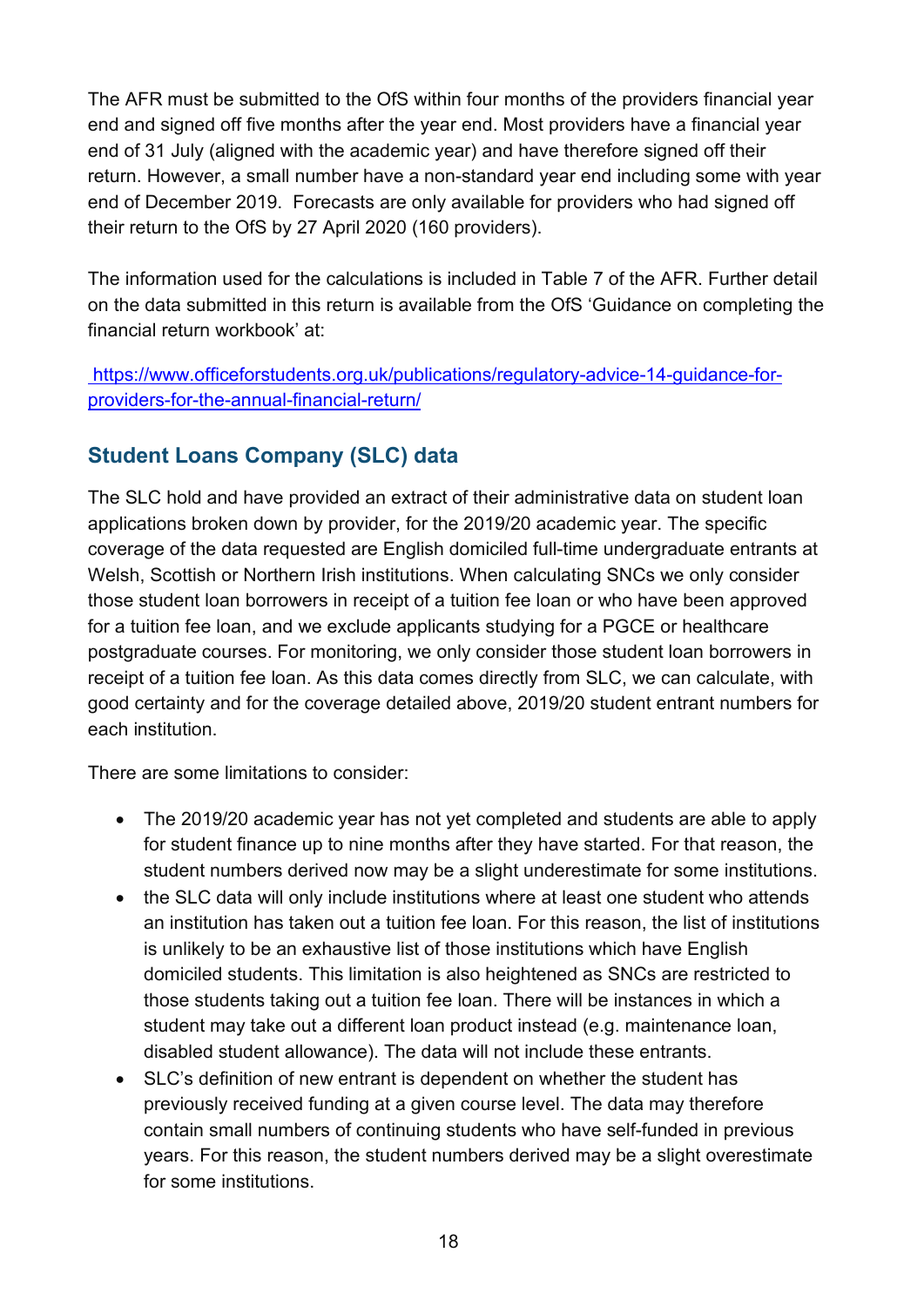#### <span id="page-18-0"></span>**Calculating entrant forecasts and base growth rate in 2020/21 for English providers**

For providers that have both a valid HESES19 return (i.e. non-zero number of full-time undergraduate entrants in 2019/20) and have submitted an AFR, we have estimated (in agreement with OfS) forecasts of full-time undergraduate UK and UK domiciled entrants in 2020/21 as follows:

- 1. Set HESES entrants for 2019/20 as E19
- 2. From HESES, calculate the entrant ratio (ER) as the ratio of the number of entrants in 2019/20 (E19) to the total number enrolled in 2019/20.
- 3. From AFR, calculate the change in total FTEs (FTE\_change) between Year 4 and Year 3. This is the difference between the registered and forecast FTE for 2020/21 and the registered and forecast FTE for 2019/20
- 4. Derive the total entrants in 2020/21 E20, rounded up to the nearest whole number as E19+ (ER x FTE\_Change)
- 5. The providers base growth rate is then (E20/E19)-1

The main assumption in our approach is that the entrant ratio has been relatively stable over the last few years. We believe this is a sensible assumption from assessing the HESA data available to us. The methodology also assumes that one full-time student is equivalent to one FTE. This will be true in most cases but not for accelerated courses, or some courses with non-standard academic years, or for students who drop out, are on a sandwich placement, suspend their studies or change their mode of study part way through the year.

#### <span id="page-18-1"></span>**Additional 5,000 non-healthcare places**

In order to be eligible, providers must have a continuation rate of 90% or higher, as defined by Higher Education Statistics Agency (HESA). They must also show 75% or more of their graduates go on to high skilled employment or further study.

The data for the continuation rates and progression rate to high skilled employment or further study has been taken from the TEF 2019 datasets and is published on the OfS website. The continuation rate is based on individual student data captured in the HESA and Individualised Learner Record (ILR) student records.

The progression to high skilled employment and further study based on the Destination of Leavers from Higher Education (DLHE) survey which is taken 6 months after graduation. Both metrics use three years of data where available.

Where data are not available for three years, the data for years for which data are available are used. For continuation, this covers students entering higher education in academic years 2013/14, 2014/15, 2015/16. For high skilled employment, this covers students leaving higher education in academic years 2014/15, 2015/16 and 2016/17.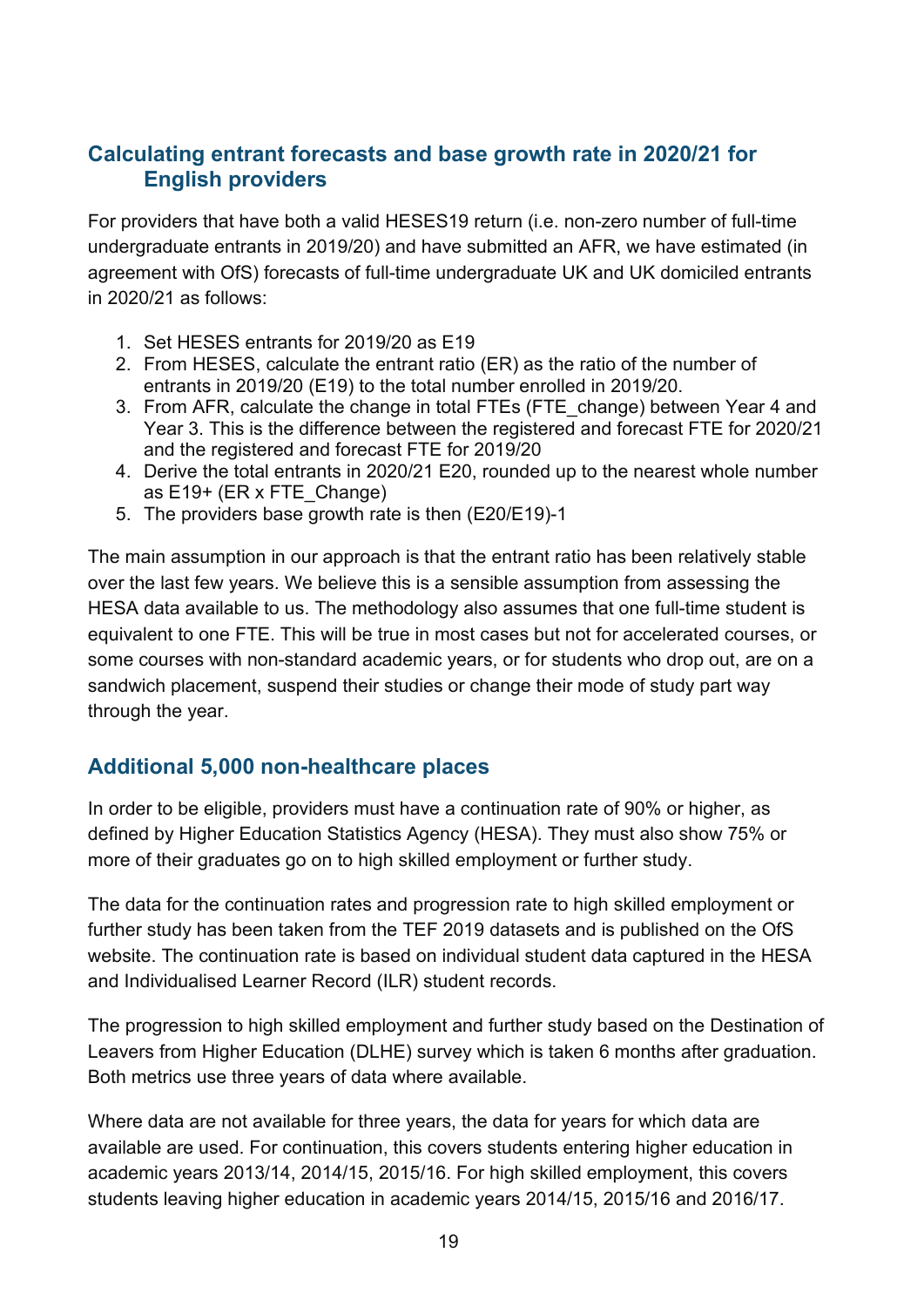#### TEF Data is available at:

[https://www.officeforstudents.org.uk/advice-and-guidance/teaching/tef-data/get-the-data/.](https://www.officeforstudents.org.uk/advice-and-guidance/teaching/tef-data/get-the-data/)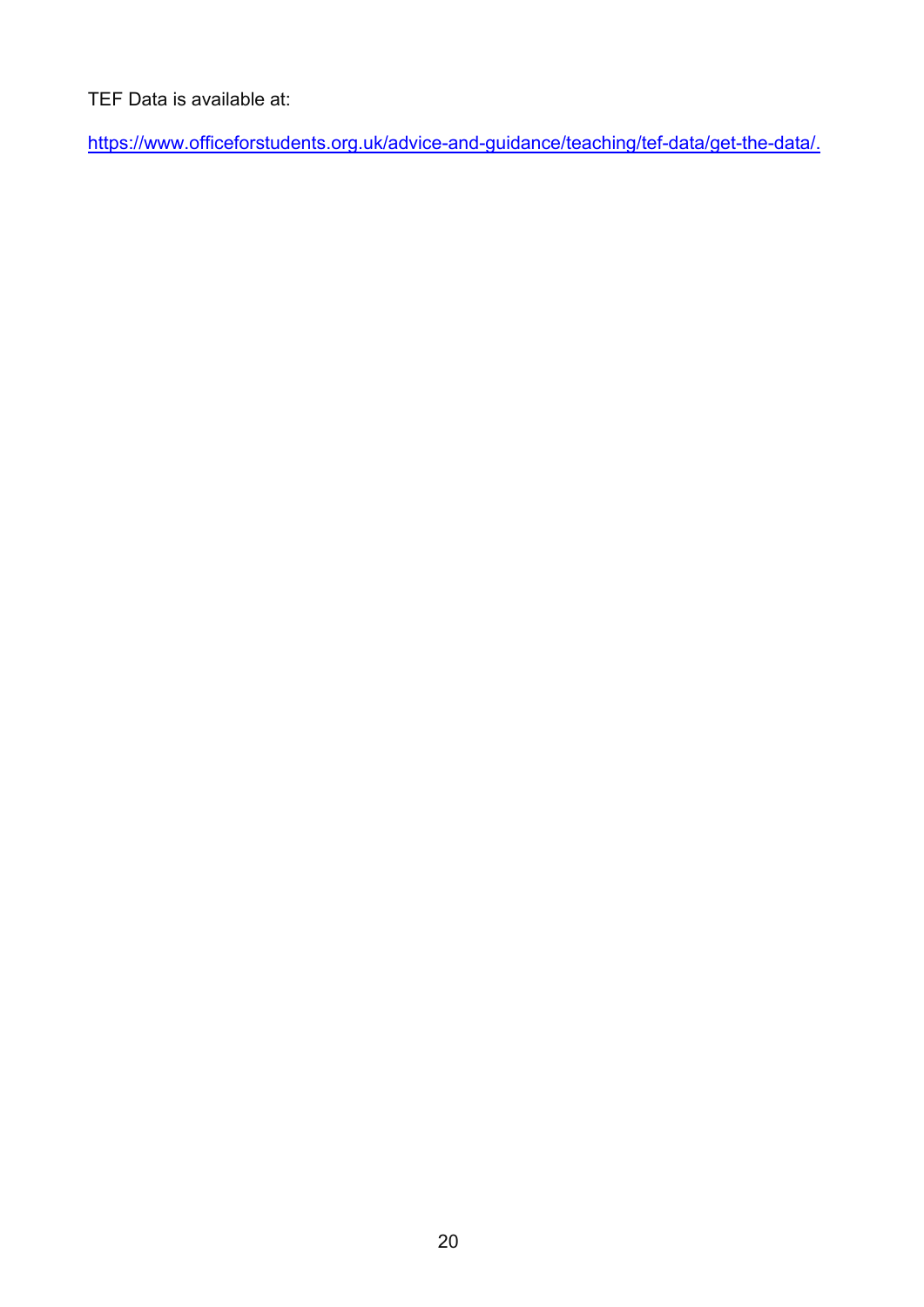# **Annex B: List of Eligible Subjects by HECOS Code**

<span id="page-20-0"></span>

| <b>Subject</b>                                                                          | <b>HECOS preferred name</b>                                                | <b>Other similar subjects</b>                                                                                                                                                                                                                                                                                                                                                                                                                                                                                                                                                                                                                                                                                                                                                                                                                                                                                                                                                                                                                                                                                                          |
|-----------------------------------------------------------------------------------------|----------------------------------------------------------------------------|----------------------------------------------------------------------------------------------------------------------------------------------------------------------------------------------------------------------------------------------------------------------------------------------------------------------------------------------------------------------------------------------------------------------------------------------------------------------------------------------------------------------------------------------------------------------------------------------------------------------------------------------------------------------------------------------------------------------------------------------------------------------------------------------------------------------------------------------------------------------------------------------------------------------------------------------------------------------------------------------------------------------------------------------------------------------------------------------------------------------------------------|
| Initial teacher<br>training                                                             | https://www.hesa.ac.uk/collec<br>tion/c19053/e/sbjca                       |                                                                                                                                                                                                                                                                                                                                                                                                                                                                                                                                                                                                                                                                                                                                                                                                                                                                                                                                                                                                                                                                                                                                        |
| Social work                                                                             | social work                                                                |                                                                                                                                                                                                                                                                                                                                                                                                                                                                                                                                                                                                                                                                                                                                                                                                                                                                                                                                                                                                                                                                                                                                        |
| Engineering                                                                             | general or integrated<br>engineering                                       | aeronautical engineering, aerospace engineering, analogue circuit engineering, architectural<br>engineering, biomedical engineering, civil engineering, structural engineering, pharmaceutical<br>engineering, tissue engineering and regenerative medicine, bioengineering, biochemical<br>engineering, transport engineering, mining engineering, railway engineering, rail vehicle<br>engineering, microwave engineering, telecommunications engineering, computer systems<br>engineering, electrical and electronic engineering, electrical engineering, broadcast engineering,<br>systems engineering, requirements engineering, electronic engineering, electromechanical<br>engineering, microelectronic engineering, petroleum engineering, environmental engineering,<br>digital circuit engineering, integrated circuit engineering, analogue circuit engineering, engineering<br>and industrial mathematics, safety engineering, automotive engineering, mining engineering,<br>motorcycle engineering, motorsport engineering, genetic engineering, software engineering, public<br>health engineering, timber engineering |
| Engineering<br>geology;<br>hydrogeology;<br>geophysics;<br>geology; and<br>geochemistry | engineering geology,<br>hydrogeology, geophysics,<br>geology, geochemistry |                                                                                                                                                                                                                                                                                                                                                                                                                                                                                                                                                                                                                                                                                                                                                                                                                                                                                                                                                                                                                                                                                                                                        |
| <b>Mathematics</b>                                                                      | mathematics                                                                |                                                                                                                                                                                                                                                                                                                                                                                                                                                                                                                                                                                                                                                                                                                                                                                                                                                                                                                                                                                                                                                                                                                                        |
| Physics                                                                                 | physics                                                                    |                                                                                                                                                                                                                                                                                                                                                                                                                                                                                                                                                                                                                                                                                                                                                                                                                                                                                                                                                                                                                                                                                                                                        |
| Chemistry                                                                               | chemistry                                                                  |                                                                                                                                                                                                                                                                                                                                                                                                                                                                                                                                                                                                                                                                                                                                                                                                                                                                                                                                                                                                                                                                                                                                        |
| <b>Biological sciences;</b><br>and biochemistry                                         | biological sciences;<br>biochemistry                                       |                                                                                                                                                                                                                                                                                                                                                                                                                                                                                                                                                                                                                                                                                                                                                                                                                                                                                                                                                                                                                                                                                                                                        |
| Veterinary sciences                                                                     | Veterinary medicine                                                        | veterinary nursing, veterinary microbiology, veterinary pharmacology, veterinary pharmacy,<br>veterinary public health, veterinary epidemiology, veterinary dentistry, veterinary biochemistry                                                                                                                                                                                                                                                                                                                                                                                                                                                                                                                                                                                                                                                                                                                                                                                                                                                                                                                                         |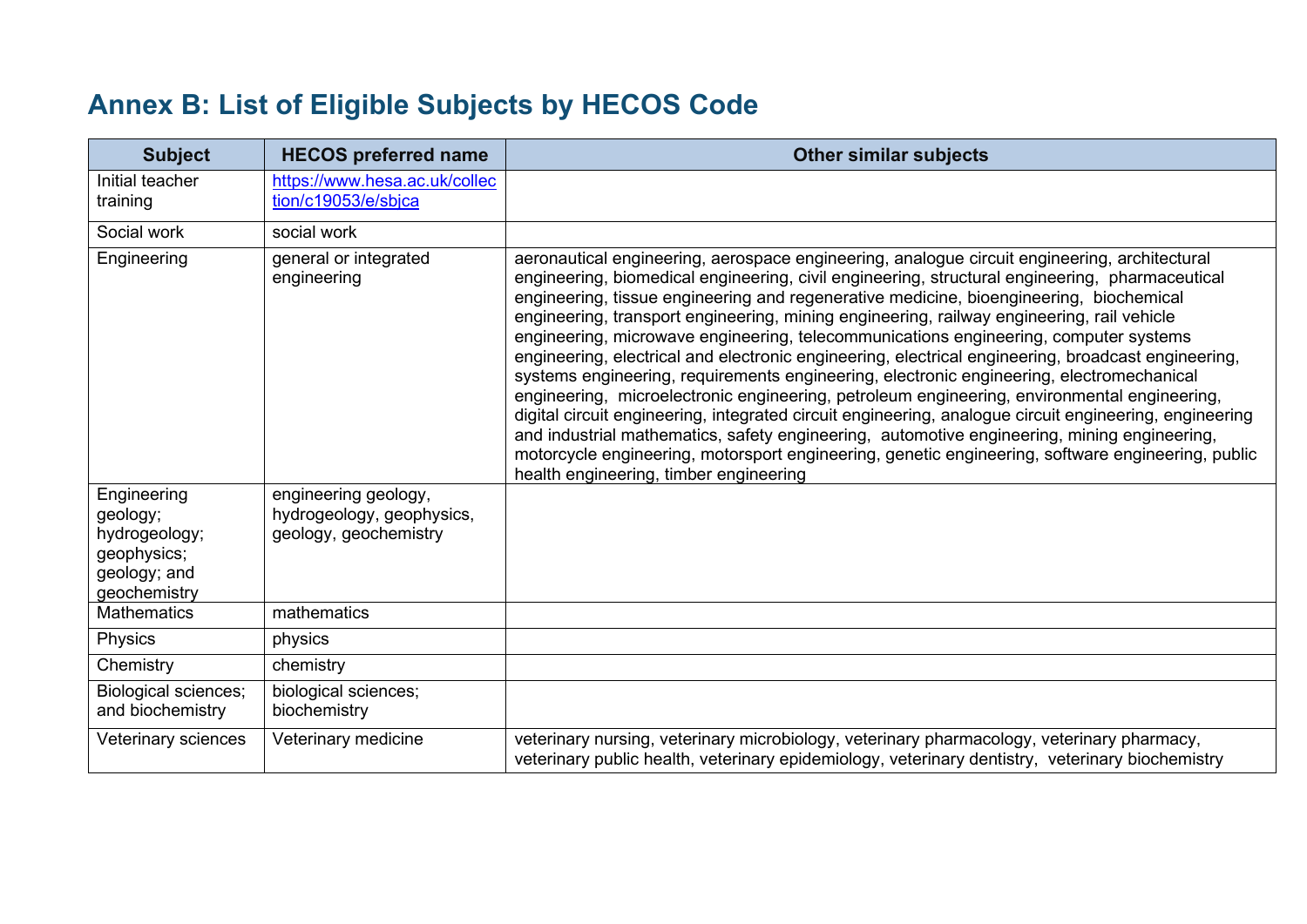## <span id="page-21-0"></span>**Annex C**

## <span id="page-21-1"></span>**Draft Higher Education (Fee Limits and Student Support) (England) (Coronavirus) Regulations 2020**

The draft regulations are available at: <http://www.legislation.gov.uk/ukdsi/2020/9780111196601/contents>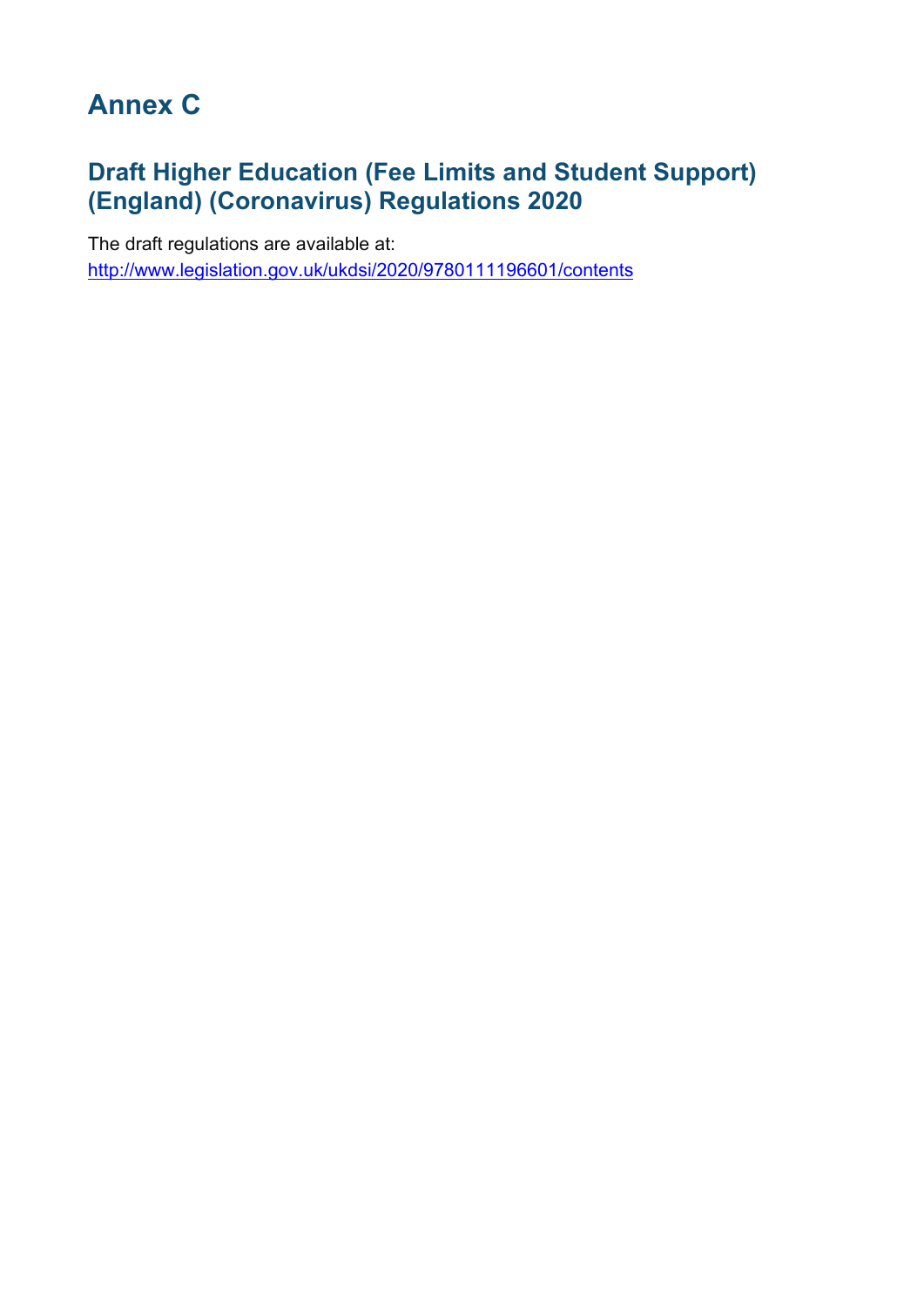## <span id="page-22-0"></span>**Annex D**

## <span id="page-22-1"></span>**Explanatory memorandum to the draft Regulations**

The explanatory memorandom to the draft regulations can be found at:

<http://www.legislation.gov.uk/ukdsi/2020/9780111196601/memorandum/contents>